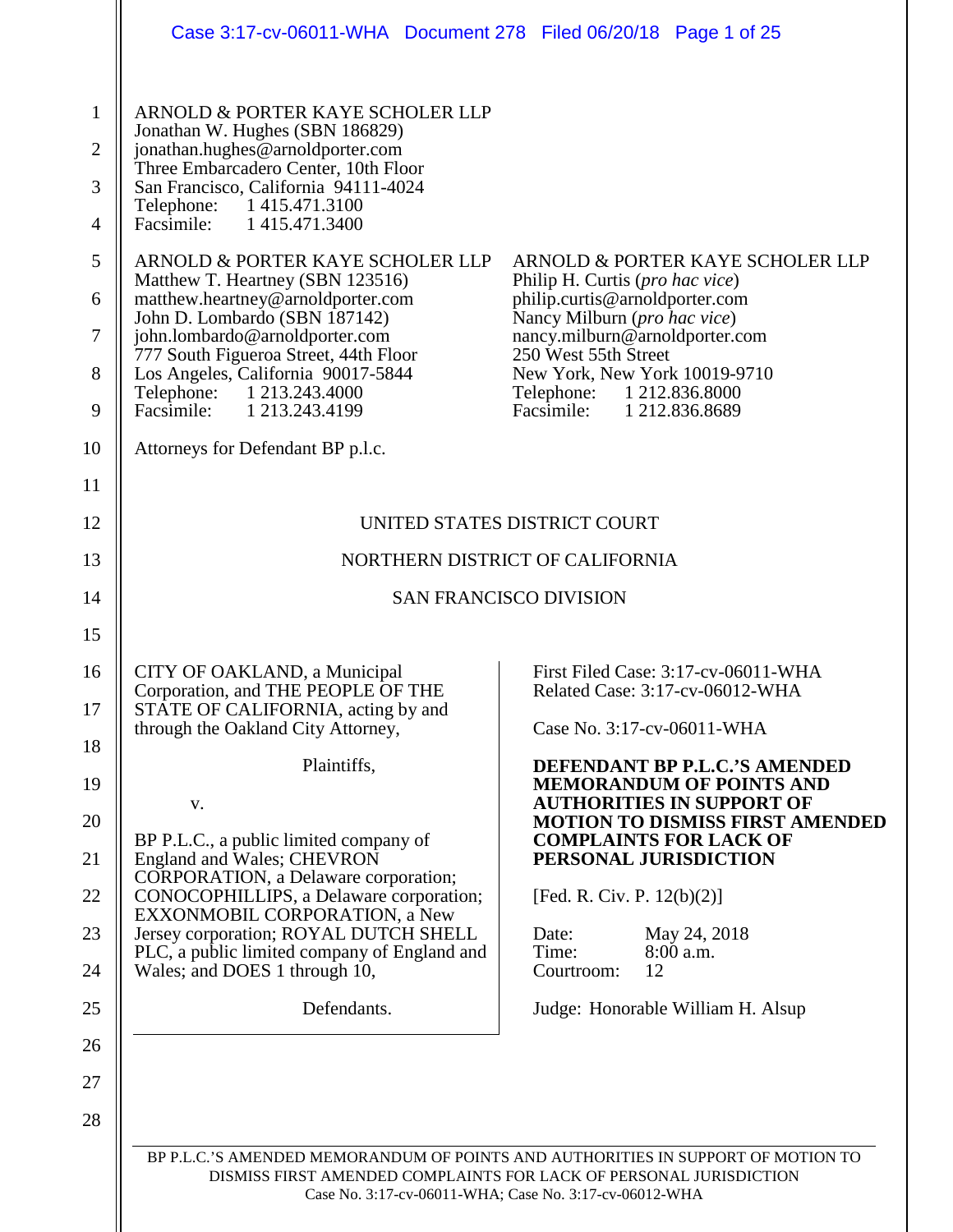|                                     | Case 3:17-cv-06011-WHA  Document 278  Filed 06/20/18  Page 2 of 25                                                                                                                                               |  |
|-------------------------------------|------------------------------------------------------------------------------------------------------------------------------------------------------------------------------------------------------------------|--|
| $\mathbf{1}$<br>$\overline{2}$<br>3 | CITY AND COUNTY OF SAN<br>Case No. 3:17-cv-06012-WHA<br>FRANCISCO, a Municipal Corporation, and<br>THE PEOPLE OF THE STATE OF<br>CALIFORNIA, acting by and through the San<br>Francisco City Attorney DENNIS J.  |  |
| 4                                   | HERRERA,                                                                                                                                                                                                         |  |
| 5                                   | Plaintiffs,                                                                                                                                                                                                      |  |
| 6                                   | V.                                                                                                                                                                                                               |  |
| $\boldsymbol{7}$                    | BP P.L.C., a public limited company of<br>England and Wales; CHEVRON                                                                                                                                             |  |
| 8<br>9                              | CORPORATION, a Delaware corporation;<br>CONOCOPHILLIPS, a Delaware corporation;<br>EXXONMOBIL CORPORATION, a New                                                                                                 |  |
| 10                                  | Jersey corporation; ROYAL DUTCH SHELL<br>PLC, a public limited company of England and                                                                                                                            |  |
| 11                                  | Wales; and DOES 1 through 10,                                                                                                                                                                                    |  |
| 12                                  | Defendants.                                                                                                                                                                                                      |  |
| 13                                  |                                                                                                                                                                                                                  |  |
| 14                                  |                                                                                                                                                                                                                  |  |
| 15                                  |                                                                                                                                                                                                                  |  |
| 16                                  |                                                                                                                                                                                                                  |  |
| 17                                  |                                                                                                                                                                                                                  |  |
| 18                                  |                                                                                                                                                                                                                  |  |
| 19                                  |                                                                                                                                                                                                                  |  |
| 20                                  |                                                                                                                                                                                                                  |  |
| 21                                  |                                                                                                                                                                                                                  |  |
| 22                                  |                                                                                                                                                                                                                  |  |
| 23                                  |                                                                                                                                                                                                                  |  |
| 24                                  |                                                                                                                                                                                                                  |  |
| 25                                  |                                                                                                                                                                                                                  |  |
| 26                                  |                                                                                                                                                                                                                  |  |
| 27                                  |                                                                                                                                                                                                                  |  |
| 28                                  |                                                                                                                                                                                                                  |  |
|                                     | BP P.L.C.'S AMENDED MEMORANDUM OF POINTS AND AUTHORITIES IN SUPPORT OF MOTION TO<br>DISMISS FIRST AMENDED COMPLAINTS FOR LACK OF PERSONAL JURISDICTION<br>Case No. 3:17-cv-06011-WHA; Case No. 3:17-cv-06012-WHA |  |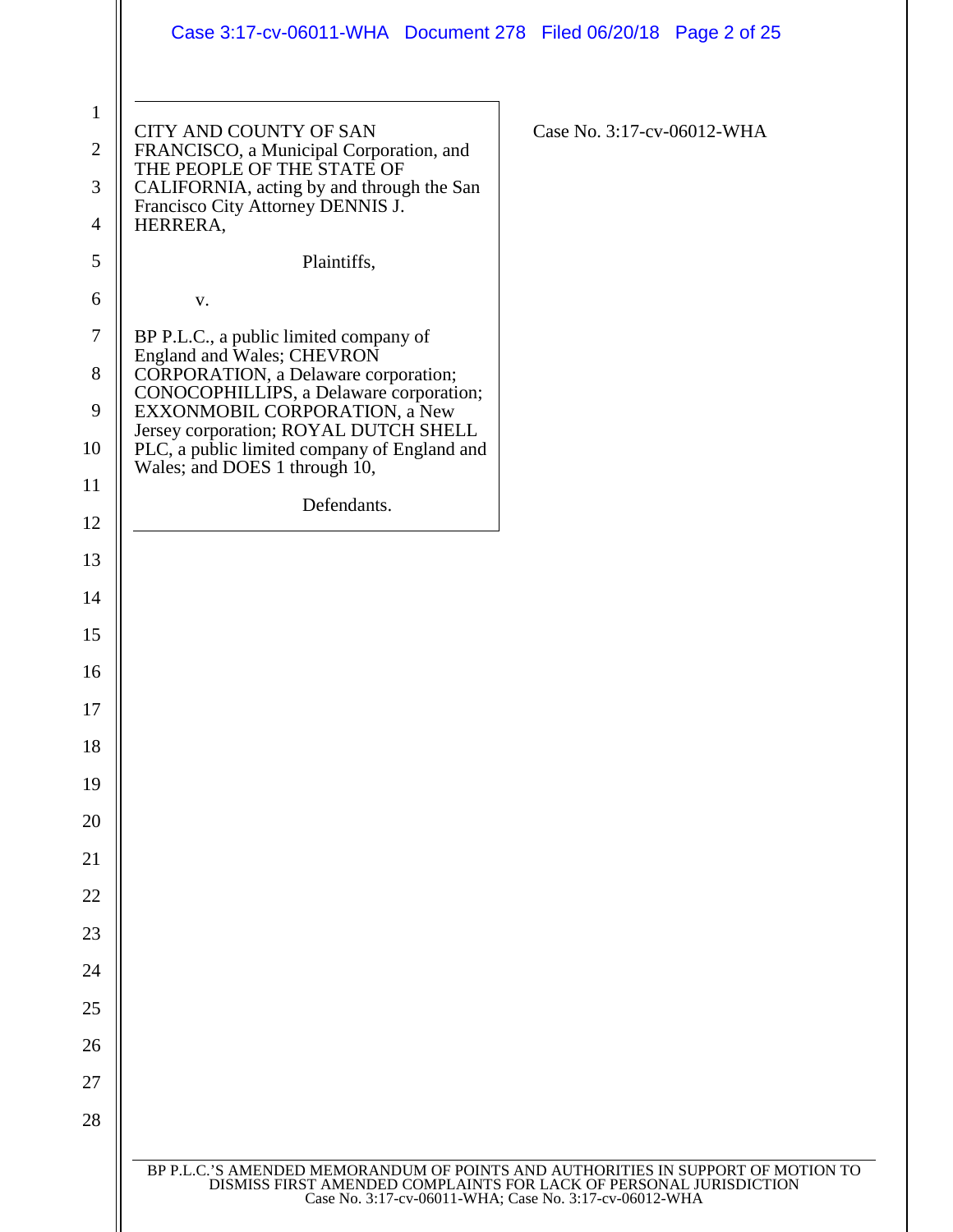# Case 3:17-cv-06011-WHA Document 278 Filed 06/20/18 Page 3 of 25

1

# **TABLE OF CONTENTS**

| ۱O<br>9<br>. (р. |
|------------------|
|                  |

| $\overline{2}$ |                 |    |               |                                                                                                                               | Page |
|----------------|-----------------|----|---------------|-------------------------------------------------------------------------------------------------------------------------------|------|
| 3              |                 |    |               |                                                                                                                               |      |
| $\overline{4}$ |                 |    |               |                                                                                                                               |      |
| 5              | A.              |    |               |                                                                                                                               |      |
| 6              | <b>B.</b>       |    |               |                                                                                                                               |      |
| 7              | $\mathcal{C}$ . |    |               | How The Cities Might Estimate BP p.l.c.'s Purported Contribution To The                                                       |      |
| 8              |                 |    |               |                                                                                                                               |      |
| 9              |                 |    |               |                                                                                                                               |      |
| 10             |                 |    |               | THE AMENDED COMPLAINTS SHOULD BE DISMISSED FOR LACK OF                                                                        |      |
| 11             | A.              |    |               | BP p.l.c. Is Not "At Home" (And Thus Subject To General Jurisdiction) In                                                      |      |
| 12             | <b>B.</b>       |    |               | Nor Is BP p.l.c. Subject To Specific Jurisdiction For This Claim  11                                                          |      |
| 13             |                 | 1. |               | The Claim Does Not Arise out of or Relate to BP p.l.c.'s Forum                                                                |      |
| 14             |                 |    |               | Activities, Even Imputing All Claim-Related Activities of Indirect                                                            |      |
| 15<br>16       |                 |    | a.            | The amended complaints do not allege BP p.l.c.'s<br>California or U.S. activities are a but-for cause of the                  |      |
| 17             |                 |    |               |                                                                                                                               |      |
| 18             |                 |    | $\mathbf b$ . | If the Cities rely on "attribution science," that methodology<br>likewise is not evidence that BP p.l.c.'s forum contacts are |      |
| 19             |                 |    | c.            | Permitting specific jurisdiction on the basis of these                                                                        |      |
| 20             |                 |    |               | tenuous links with the forum would subject BP p.l.c. to<br>jurisdiction in every state, a result that cannot be squared       |      |
| 21             |                 |    |               |                                                                                                                               |      |
| 22             |                 |    | d.            | Describing the operational details of indirect subsidiaries is<br>not a substitute for pleading and proving the required but- |      |
| 23             |                 |    |               |                                                                                                                               |      |
| 24             |                 | 2. |               | Exercising Jurisdiction over BP p.l.c. Would Be Unreasonable 18                                                               |      |
| 25             |                 |    |               |                                                                                                                               |      |
| 26             |                 |    |               |                                                                                                                               |      |
| 27             |                 |    |               |                                                                                                                               |      |
| 28             |                 |    |               |                                                                                                                               |      |
|                |                 |    |               | BP P.L.C.'S AMENDED MEMORANDUM OF POINTS AND AUTHORITIES IN SUPPORT OF MOTION TO                                              |      |
|                |                 |    |               | DISMISS FIRST AMENDED COMPLAINTS FOR LACK OF PERSONAL JURISDICTION<br>Case No. 3:17-cv-06011-WHA; Case No. 3:17-cv-06012-WHA  |      |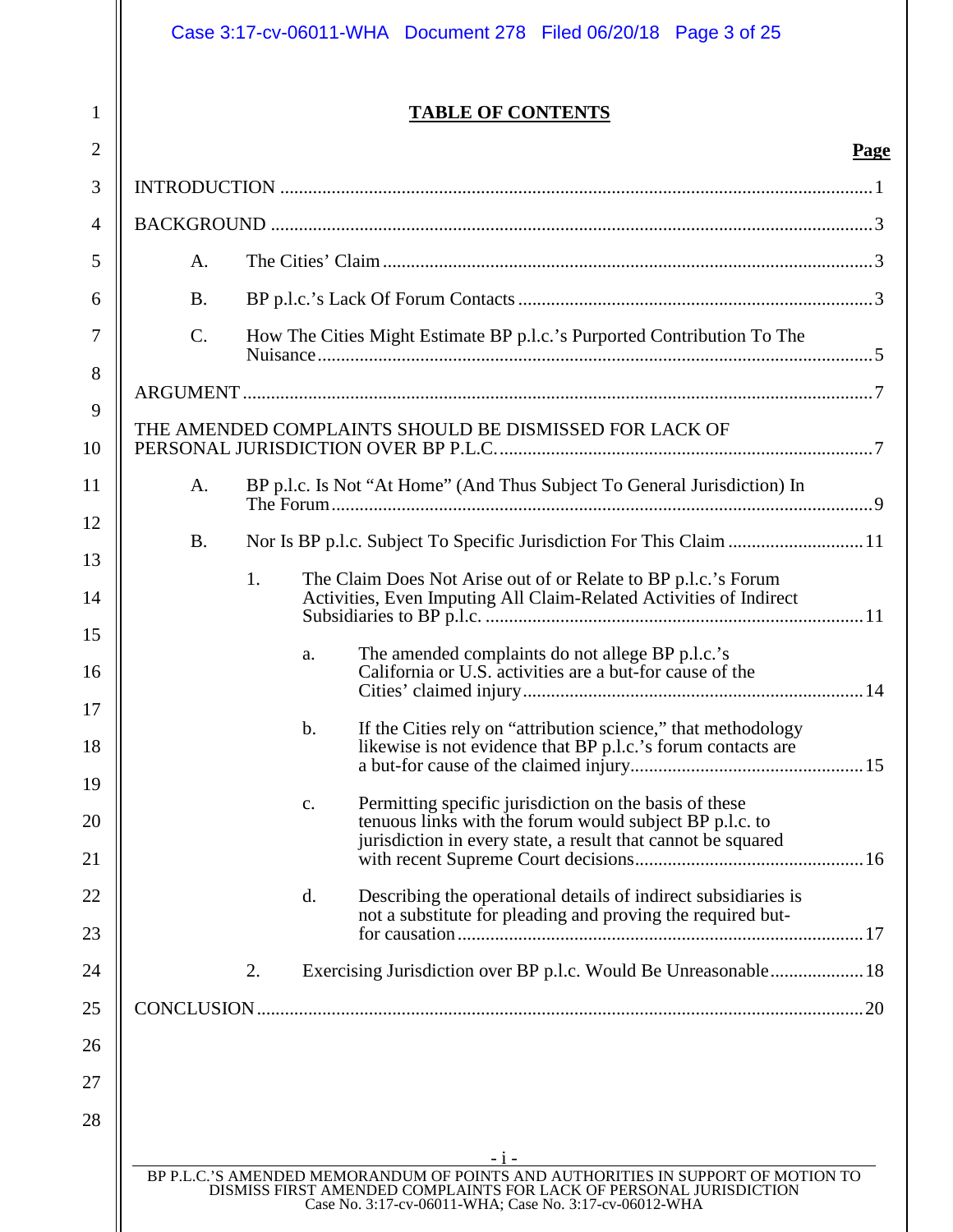# Case 3:17-cv-06011-WHA Document 278 Filed 06/20/18 Page 4 of 25

# **TABLE OF AUTHORITIES**

# **Page(s)**

# **Cases**

1

2

3

| $\overline{4}$ | Amba Mktg. Sys., Inc. v. Jobar Int'l, Inc.,                                                                                                                                                                                        |
|----------------|------------------------------------------------------------------------------------------------------------------------------------------------------------------------------------------------------------------------------------|
| 5              |                                                                                                                                                                                                                                    |
| 6              | Axiom Foods, Inc. v. Acerchem Int'l, Inc.,                                                                                                                                                                                         |
| $\overline{7}$ | BNSF Ry. Co. v. Tyrrell,                                                                                                                                                                                                           |
| 8              |                                                                                                                                                                                                                                    |
| 9              | Brackett v. Hilton Hotels Corp.,                                                                                                                                                                                                   |
| 10             |                                                                                                                                                                                                                                    |
| 11             | Brayton Purcell LLP v. Recordon & Recordon,                                                                                                                                                                                        |
| 12             | Bristol-Myers Squibb Co. v. Superior Court,                                                                                                                                                                                        |
| 13             |                                                                                                                                                                                                                                    |
| 14             | Burger King Corp. v. Rudzewicz,                                                                                                                                                                                                    |
| 15             |                                                                                                                                                                                                                                    |
| 16             | CollegeSource, Inc. v. AcademyOne, Inc.,                                                                                                                                                                                           |
| 17             | Corcoran v. CVS Health Corp.,                                                                                                                                                                                                      |
| 18             |                                                                                                                                                                                                                                    |
| 19             | Daimler AG v. Bauman,                                                                                                                                                                                                              |
| 20             |                                                                                                                                                                                                                                    |
| 21             | Doe v. Am. Nat'l Red Cross,                                                                                                                                                                                                        |
| 22             | Doe v. Unocal Corp.,                                                                                                                                                                                                               |
| 23             |                                                                                                                                                                                                                                    |
| 24             | Dole Food Co. v. Watts,                                                                                                                                                                                                            |
| 25             |                                                                                                                                                                                                                                    |
| 26             | EcoDisc Tech. AG v. DVD Format/Logo Licensing Corp.,                                                                                                                                                                               |
| 27             | Goodyear Dunlop Tires Operations, S.A. v. Brown,                                                                                                                                                                                   |
| 28             |                                                                                                                                                                                                                                    |
|                | <u>- ii - </u><br>BP P.L.C.'S AMENDED MEMORANDUM OF POINTS AND AUTHORITIES IN SUPPORT OF MOTION TO<br>DISMISS FIRST AMENDED COMPLAINTS FOR LACK OF PERSONAL JURISDICTION<br>Case No. 3:17-cv-06011-WHA; Case No. 3:17-cv-06012-WHA |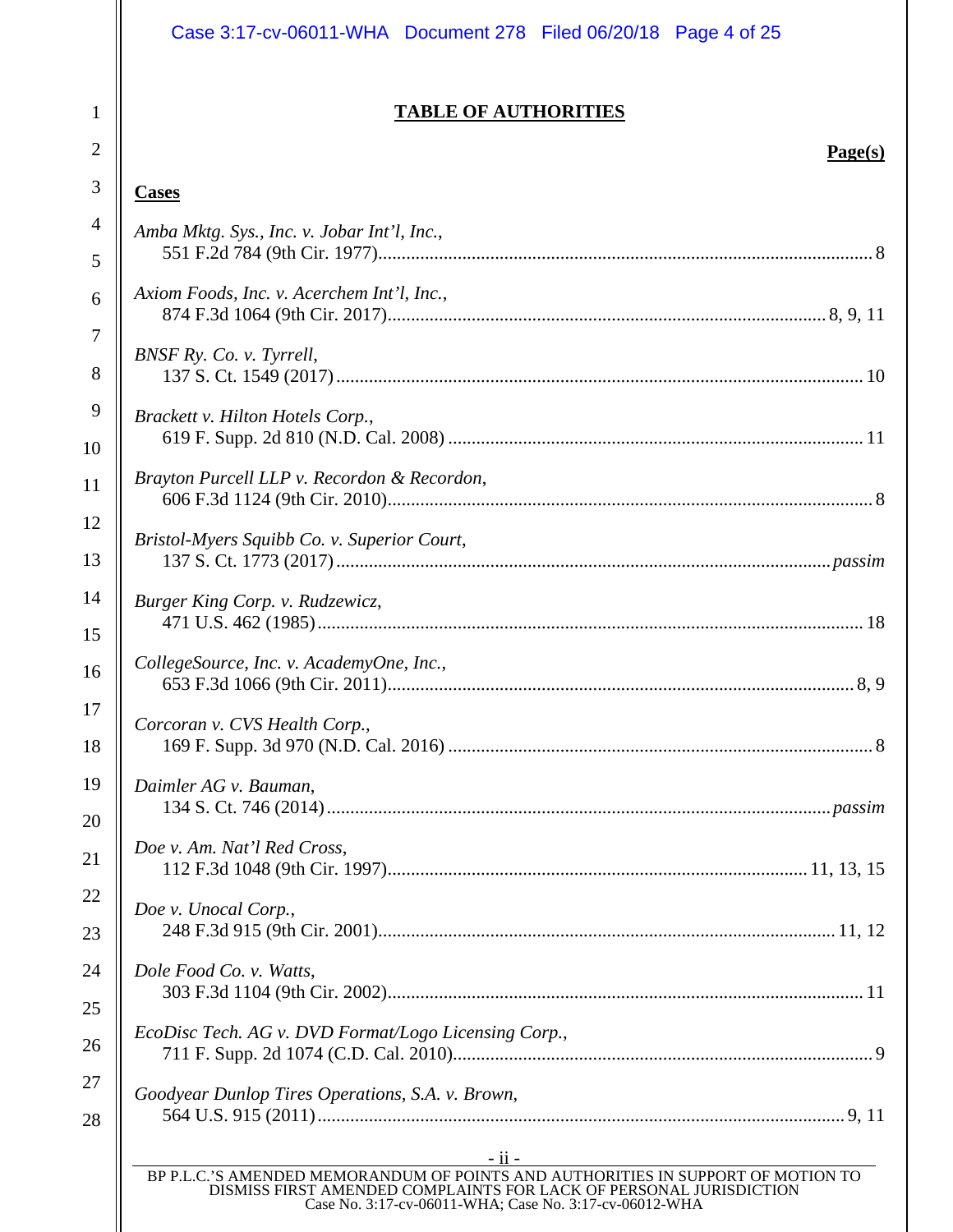# Case 3:17-cv-06011-WHA Document 278 Filed 06/20/18 Page 5 of 25

| $\mathbf{1}$   | Holland Am. Line Inc. v. Warstila N. Am., Inc.,                                                                                                                                                                  |
|----------------|------------------------------------------------------------------------------------------------------------------------------------------------------------------------------------------------------------------|
| $\overline{2}$ |                                                                                                                                                                                                                  |
| 3              | Martinez v. Aero Caribbean,                                                                                                                                                                                      |
| $\overline{4}$ | Mavrix Photo, Inc. v. Brand Techs., Inc.,                                                                                                                                                                        |
| 5              |                                                                                                                                                                                                                  |
| 6              | Morrill v. Scott Fin. Corp.,                                                                                                                                                                                     |
| $\overline{7}$ |                                                                                                                                                                                                                  |
| 8              | Mulato v. Wells Fargo Bank, N.A.,                                                                                                                                                                                |
| 9              | Panavision Int'l, L.P. v. Toeppen,                                                                                                                                                                               |
| 10             |                                                                                                                                                                                                                  |
| 11             | Perkins v. Benguet Consol. Mining Co.,                                                                                                                                                                           |
| 12             |                                                                                                                                                                                                                  |
| 13             | Ranza v. Nike, Inc.,                                                                                                                                                                                             |
| 14             | Rashidi v. Veritiss, LLC,                                                                                                                                                                                        |
| 15             | No. 2:16-cv-04761-CAS, 2016 WL 5219448 (C.D. Cal. Sept. 19, 2016)  12                                                                                                                                            |
| 16             | Schwarzenegger v. Fred Martin Motor Co.,                                                                                                                                                                         |
| 17             | Sullivan v. Ford Motor Co.,                                                                                                                                                                                      |
| 18             | No. 16-cv-03505-JST, 2016 WL 6520174 (N.D. Cal. Nov. 3, 2016) 12, 14, 15                                                                                                                                         |
| 19             | Swartz v. KPMG LLP,                                                                                                                                                                                              |
| 20             |                                                                                                                                                                                                                  |
| 21             | Terracom v. Valley National Bank,                                                                                                                                                                                |
| 22             |                                                                                                                                                                                                                  |
| 23             | World-Wide Volkswagen Corp. v. Woodson,                                                                                                                                                                          |
| 24             | <b>Rules</b>                                                                                                                                                                                                     |
| 25             |                                                                                                                                                                                                                  |
| 26             |                                                                                                                                                                                                                  |
| 27             |                                                                                                                                                                                                                  |
| 28             |                                                                                                                                                                                                                  |
|                | - iii -                                                                                                                                                                                                          |
|                | BP P.L.C.'S AMENDED MEMORANDUM OF POINTS AND AUTHORITIES IN SUPPORT OF MOTION TO<br>DISMISS FIRST AMENDED COMPLAINTS FOR LACK OF PERSONAL JURISDICTION<br>Case No. 3:17-cv-06011-WHA; Case No. 3:17-cv-06012-WHA |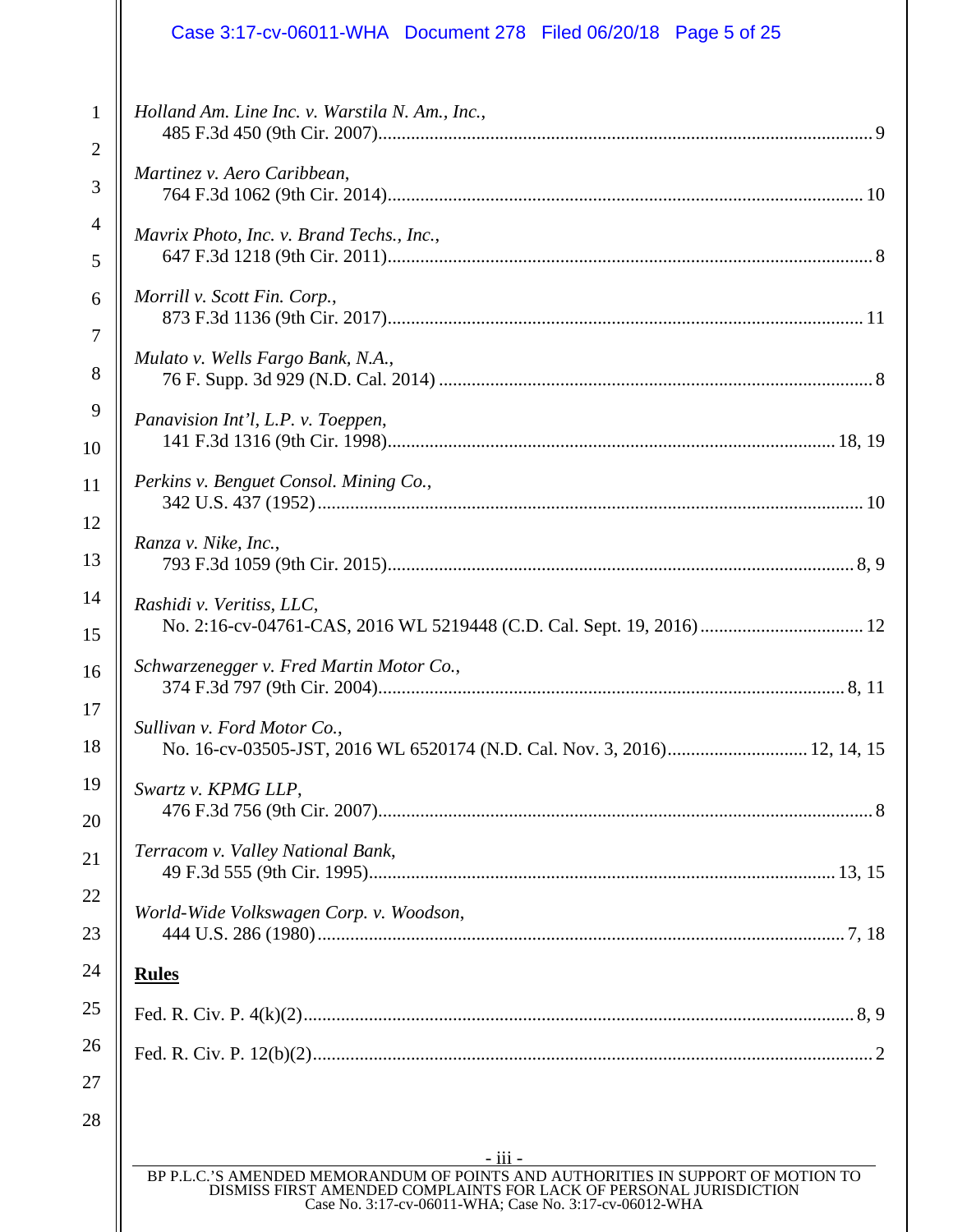#### **AMENDED MEMORANDUM OF POINTS AND AUTHORITIES**

BP p.l.c. respectfully submits this amended memorandum in support of its motion to dismiss the first amended complaints for lack of personal jurisdiction. Fed. R. Civ. P. 12(b)(2).

#### <span id="page-5-3"></span><span id="page-5-2"></span><span id="page-5-1"></span><span id="page-5-0"></span>**Introduction**

BP p.l.c. moves to dismiss for lack of personal jurisdiction. BP p.l.c. is a United Kingdom parent company that is not "at home" in California or the United States and therefore cannot be subjected to general jurisdiction under *Daimler AG v. Bauman*, 134 S. Ct. 746 (2014). Nor can BP p.l.c. be subjected to specific jurisdiction because the Cities' claim does not "arise out of or relate to" BP p.l.c.'s claim-related forum contacts[—](#page-5-4)even imputing all contacts of subsidiaries to BP p.l.c.<sup>1</sup>—as that requirement is defined in *Bristol-Myers Squibb Co. v. Superior Court*, 137 S. Ct. 1773 (2017), and in controlling Ninth Circuit case law requiring that a foreign defendant's forum contacts be a "but for" cause of the claim.

Examining the expansive contours of the Cities' claim reveals why the Cities cannot show, as they must, that their claim would not exist but for BP p.l.c.'s imputed California or U.S. activities. First, as the Court noted, the claim "attack[s] behavior worldwide." (Order Denying Mots. To Remand at 7:10-11, ECF No. 134; *id.* at 6 n.2 (the claims "are not localized . . . and instead concern fossil fuel consumption worldwide").) Indeed, the extraction, transportation, and/or burning of fossil fuels has taken place at every spot on the surface of the earth and most spots under or on the oceans. Second, the actors involved in the behaviors that are allegedly producing climate change and related sea-level rise are equally vast in number. They include sovereign nations that own the fossil fuels and decide to have them produced; private and sovereign companies that extract the fossil fuels who far outnumber the five defendants the Cities have sued; transportation companies that move the raw product to treatment and refining centers; and various end users (manufacturers; power plants; airlines;

BP P.L.C.'S AMENDED MEMORANDUM OF POINTS AND AUTHORITIES IN SUPPORT OF MOTION TO DISMISS FIRST AMENDED COMPLAINTS FOR LACK OF PERSONAL JURISDICTION Case No. 3:17-cv-06011-WHA; Case No. 3:17-cv-06012-WHA

- 1-

<span id="page-5-4"></span><sup>1</sup> The Cities have named BP p.l.c. as a proxy for various separately organized indirect subsidiary companies that now or in times past have extracted oil or natural gas from the earth. They have done so as a transparent expedient for trying to avoid the due process limitations on personal jurisdiction over those subsidiaries. While BP p.l.c. denies that its indirect subsidiaries' production of fossil fuels can properly be imputed to it for jurisdictional purposes, and reserves all rights in that regard for any other purpose or proceeding, solely for purposes of this motion it will assume that all fossil fuel production in California or the United States by any indirect subsidiary may be imputed to BP p.l.c.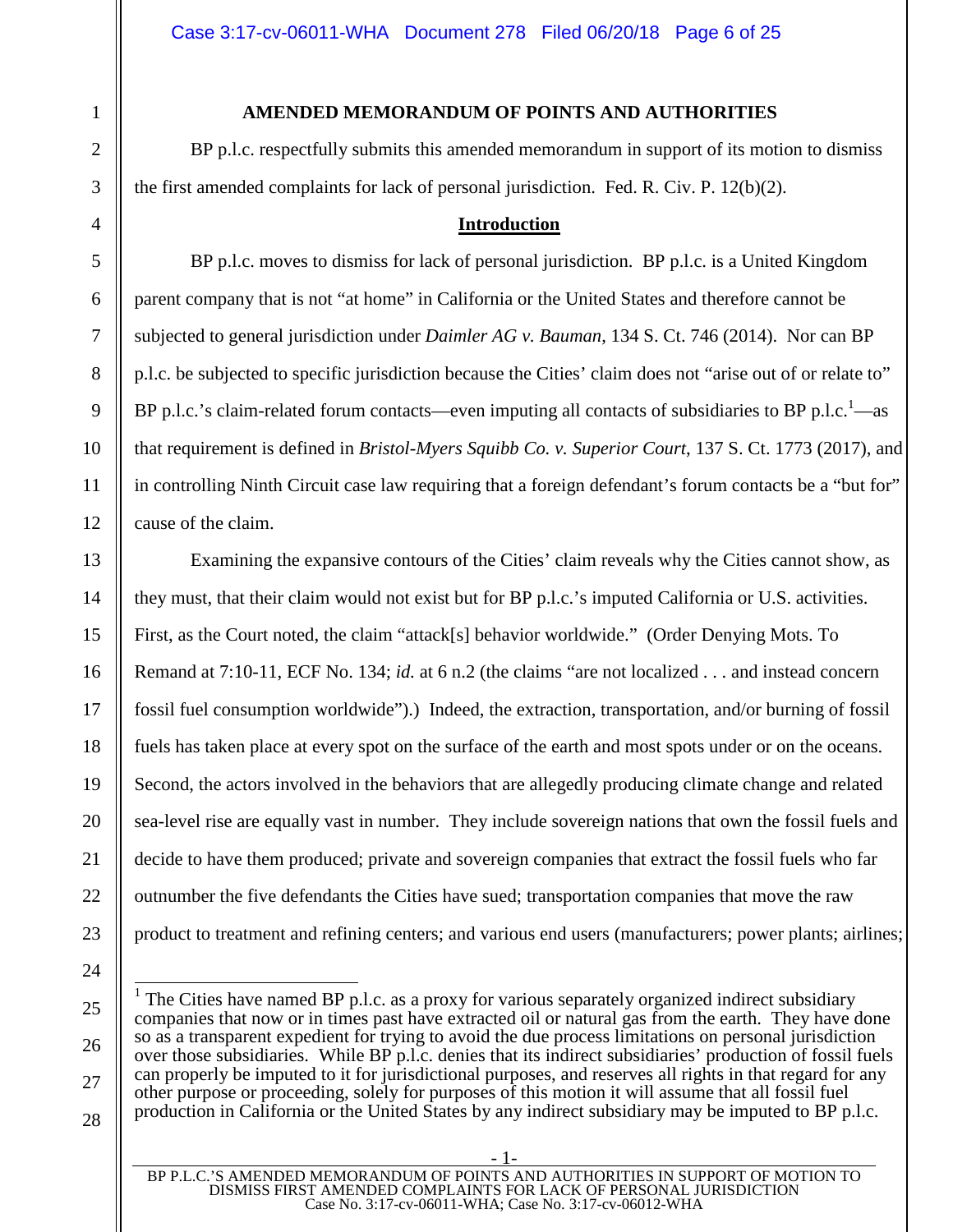#### Case 3:17-cv-06011-WHA Document 278 Filed 06/20/18 Page 7 of 25

federal, state, and local governments; and ordinary folks who drive cars and heat homes) who burn the fossil fuels. Third, and most critically, the Cities have not alleged or shown that the fossil fuel production they would impute to BP p.l.c. and that occurred in California or other U.S. states made a jurisdictionally significant contribution to global greenhouse gas emissions, and consequently, to the alleged public nuisance.

Morespecifically, as will be shown below, the Cities' "attribution science" methodology<sup>2</sup> does not even purport to establish any causal link between the oil and gas produced by indirect subsidiaries of BP p.l.c. in California or the United States since 1975—the earliest date the Cities allege defendants knew that burning fossil fuels would cause climate change and sea-level rise—and the claimed public nuisance. The most that could possibly be inferred from those studies, moreover, is that this California and U.S. production during that time period contributed a mere *fraction of a fraction* of the 2.47% of global "industrial" greenhouse gas emissions that the studies purport to attribute to BP p.l.c. That fraction would only be diluted further if the Cities' method were used to estimate BP p.l.c.'s imputed California and U.S. contributions to changes in global surface temperatures and sea-level rise (*i.e.*, the conditions said to be causing the nuisance).

Given this extraordinarily tenuous nexus, the Cities cannot show that their claimed property harms would have appeared any different today in the absence of the California and U.S. activities of BP p.l.c.'s indirect subsidiaries. It is unsurprising, therefore, that even after amending their original complaints in response to BP p.l.c.'s initial motion to dismiss, the Cities still do not allege the essential jurisdictional fact that BP p.l.c.'s California or U.S. activities are a but-for cause of the alleged public nuisances in San Francisco and Oakland. The Court should accordingly dismiss the amended complaints as against BP p.l.c. for lack of personal jurisdiction.

28

1

2

3

4

5

6

7

8

9

10

11

12

13

14

15

16

17

18

19

20

21

<span id="page-6-0"></span> $2^2$  To be clear, although BP p.l.c. does not challenge the attribution methodology solely for purposes of this motion, BP p.l.c. does not credit or otherwise subscribe to the methodology and, in fact, believes the analyses of Richard Heede and others discussed below (*infra* pp. 6-8) are flawed for a host of reasons.

BP P.L.C.'S AMENDED MEMORANDUM OF POINTS AND AUTHORITIES IN SUPPORT OF MOTION TO DISMISS FIRST AMENDED COMPLAINTS FOR LACK OF PERSONAL JURISDICTION Case No. 3:17-cv-06011-WHA; Case No. 3:17-cv-06012-WHA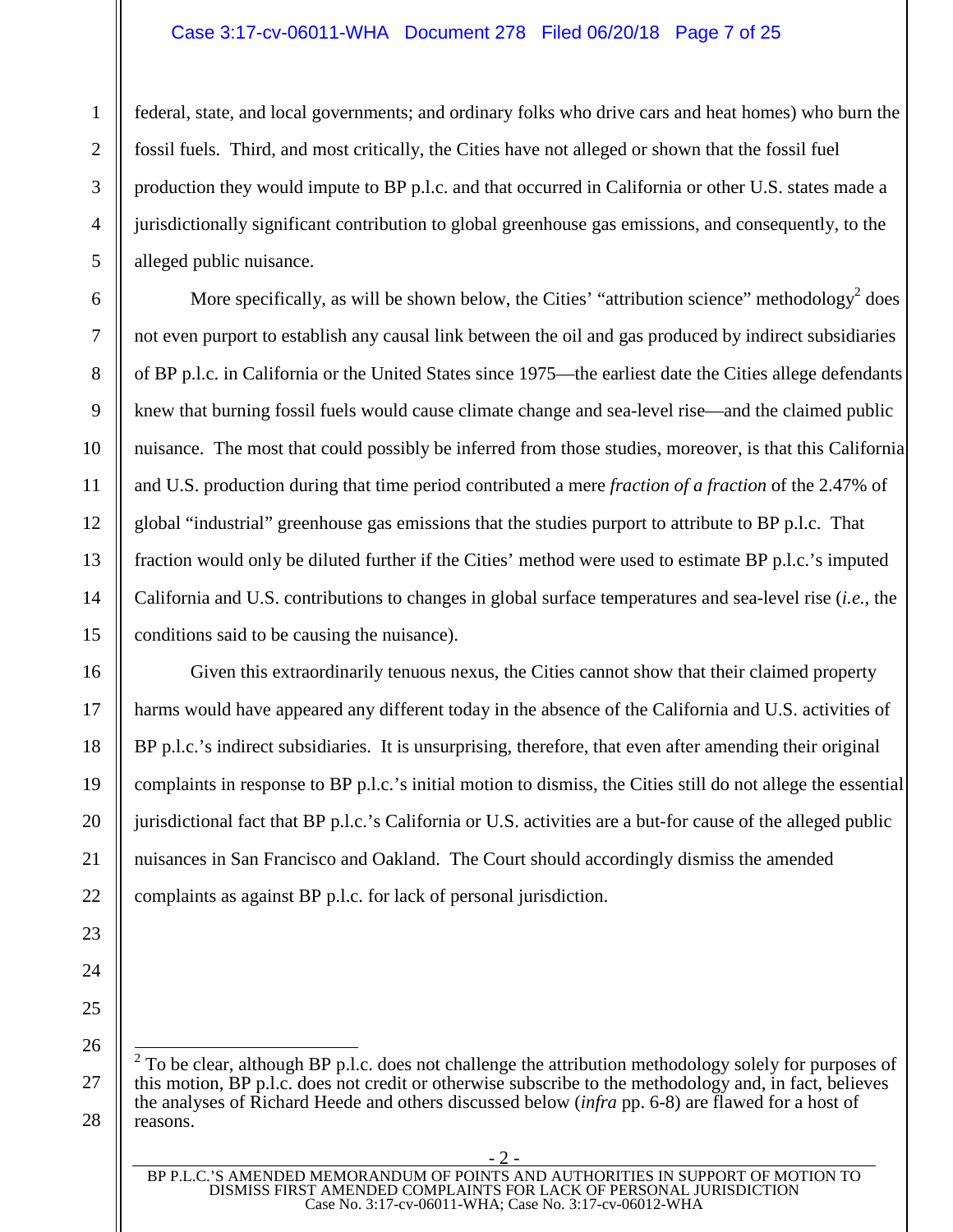#### <span id="page-7-0"></span>**Background**

# <span id="page-7-1"></span>**A. The Cities' Claim**

The Cities allege that global warming-induced sea-level rise is threatening public and private propertyin San Francisco and Oakland. (FAC  $\P$  1.)<sup>3</sup> They call each defendant a "multinational, vertically integrated oil and gas company" (*id.* ¶¶ 16, 19, 22, 25, 28) that is among the "ten largest producers [of fossil fuels] in all of history" (*id.* ¶ 92). BP p.l.c., they claim, is the fourth largest such producer. (*Id.* ¶ 94.b.) The Cities have not named as a defendant any other fossil fuel producer (including any of the other "largest cumulative producers" (*id.*)), nor other refiners, transporters, or sellers. Nor have they sued anyone for *using* (combusting) fossil fuels, which of course is what releases greenhouse gases into the atmosphere. (*Id.* ¶¶ 74, 92.)

Defendants allegedly have known "since at least the late 1970s and early 1980s" that fossil fuels would contribute to "dangerous global warming and associated accelerated sea level rise." (*Id.* ¶¶ 2, 5.) Fossil fuels do so, the Cities allege, by releasing "greenhouse gases, including carbon dioxide (CO<sub>2</sub>) and methane, which trap atmospheric heat and increase global temperatures." (*Id.*) ¶ 74.) Greenhouse gases emitted when a defendant's fossil fuels are combusted "combine[]" in the atmosphere "with the greenhouse gas emissions from fossil fuels produced by the other Defendants, among others," and can remain for hundreds of years or longer. (*Id.* ¶¶ 4, 140.) Despite allegedly knowing these facts, defendants continued to produce "massive amounts of fossil fuels" and to promote their usage as "environmentally responsible," including by "denying mainstream climate science." (*Id.* ¶¶ 2, 5, 6.) The allegedly "wrongful conduct" at issue in the Cities' claim "is the production and promotion of fossil fuels." (Pl.'s Reply Supp. Mot. Remand at 18, ECF No. 91.) The Cities are not suing defendants for their "direct emissions of greenhouse gases." (FAC ¶ 11.)

# <span id="page-7-2"></span>**B. BP p.l.c.'s Lack Of Forum Contacts**

BP p.l.c. is a public limited company that is registered in England and Wales and headquartered in London, England. (FAC ¶ 16.) The Cities do not allege that BP p.l.c. itself is "at

<span id="page-7-3"></span><sup>&</sup>lt;sup>3</sup> The allegations contained in the Cities' first amended complaints are materially identical, and therefore, for ease of reference, all citations to "FAC" in this Motion are to the first amended complaint filed by the City and County of San Francisco in Case No. 3:17-cv-06012-WHA.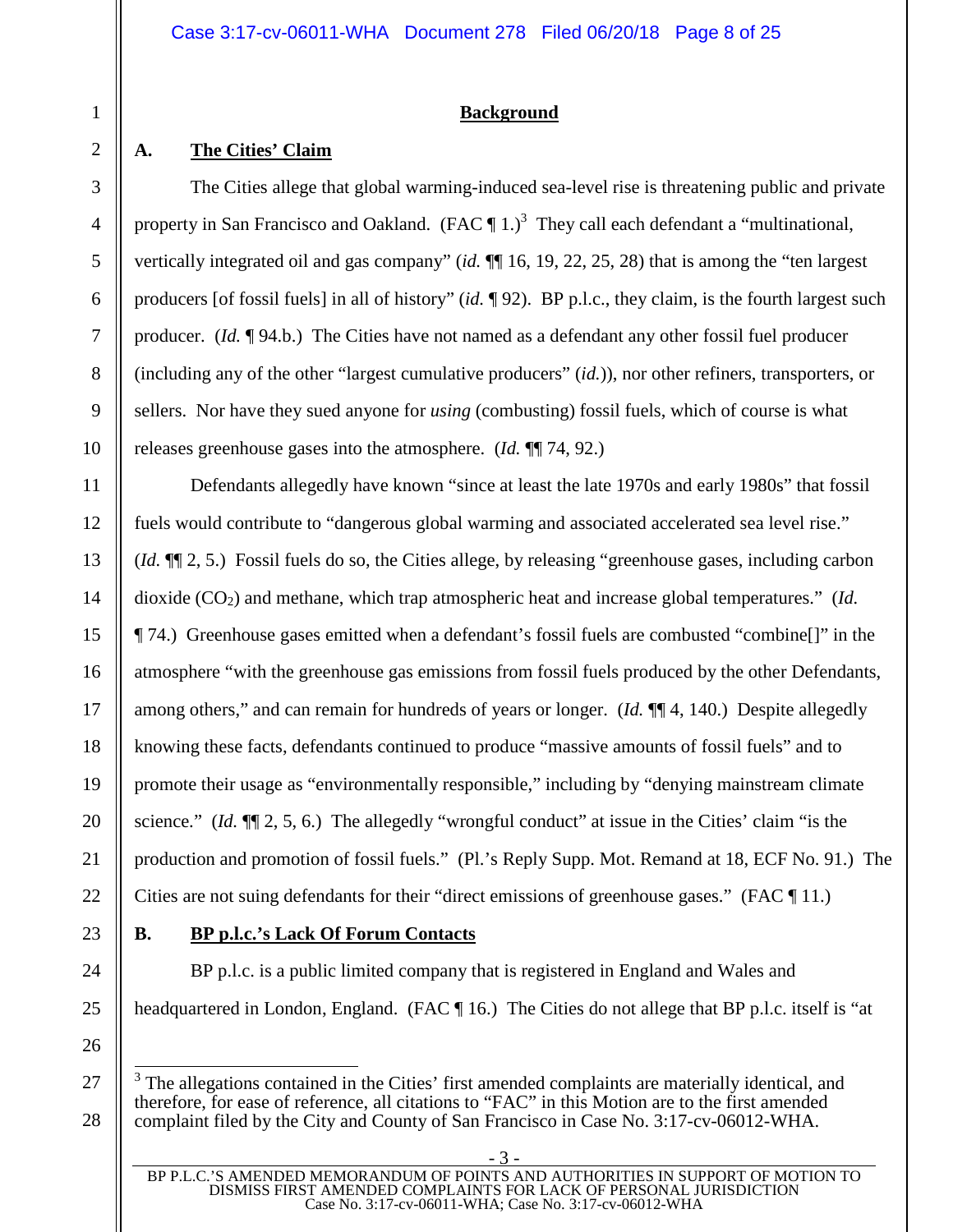#### Case 3:17-cv-06011-WHA Document 278 Filed 06/20/18 Page 9 of 25

home" or even operates in California or the United States, as opposed to operating only indirectly through subsidiaries. Nor do the Cities allege that any of BP p.l.c.'s indirect subsidiaries are themselves "at home" in California.

In one lengthy and repetitive paragraph, the Cities list eight indirect subsidiaries of BP p.l.c. that allegedly "do business," are registered to do business, and have designated agents for service of process in California. (FAC ¶ 35 (calling each an "agent" of BP p.l.c.).) The Cities allege that "through its subsidiaries," BP p.l.c. has "[c]onnections [t]o California" that have included owning or operating port facilities to receive crude oil, shipping Alaskan crude oil to California, licensing the ARCO trademark and brand to gasoline stations, and promoting gasoline sales over a company Web site that offers credit cards and gasoline discounts. (*Id.* at 10:18, ¶¶ 35-41.) The Cities do not allege that these California activities caused their claimed sea-level rise injuries, however.

The Cities go on to allege that BP p.l.c., "through its subsidiaries and agents," also "does business in the United States." (*Id.* ¶ 42.) These business activities are alleged to include producing fossil fuels in the Gulf of Mexico, Alaska, Colorado, New Mexico, Oklahoma, and Wyoming; owning refineries (in Illinois, Ohio, and Washington) and pipelines in various states; marketing gasoline through BP-branded stations; and registering the BP trademark with USPTO. (*Id.* ¶¶ 42-50.) Again, the Cities do not allege that their claimed climatic injuries would not have existed but for these U.S. activities of BP p.l.c.'s indirect subsidiaries.

Indeed, even after amending the original complaints in response to BP p.l.c.'s initial motion to dismiss, the Cities still do not allege, either factually or conclusorily, that BP p.l.c.'s purported forum activities gave rise to the alleged public nuisance. Nor do they allege that global levels of greenhouse gases in the atmosphere (which are what the Cities assert cause climate change) would have decreased *at all* in the absence of BP p.l.c.'s alleged contacts with California or the United States. Based on the amended complaints' citations to the 2014 and 2015 articles discussed in the next section, the Cities likely will seek to rely on an "attribution science" theory to try to prove BP p.l.c.'s individual contribution to climate change. However, that theory cannot fill this jurisdictional void because it does not show that the alleged sea-level-rise harm would not have arisen but for the fossil fuels

- 4 - BP P.L.C.'S AMENDED MEMORANDUM OF POINTS AND AUTHORITIES IN SUPPORT OF MOTION TO DISMISS FIRST AMENDED COMPLAINTS FOR LACK OF PERSONAL JURISDICTION Case No. 3:17-cv-06011-WHA; Case No. 3:17-cv-06012-WHA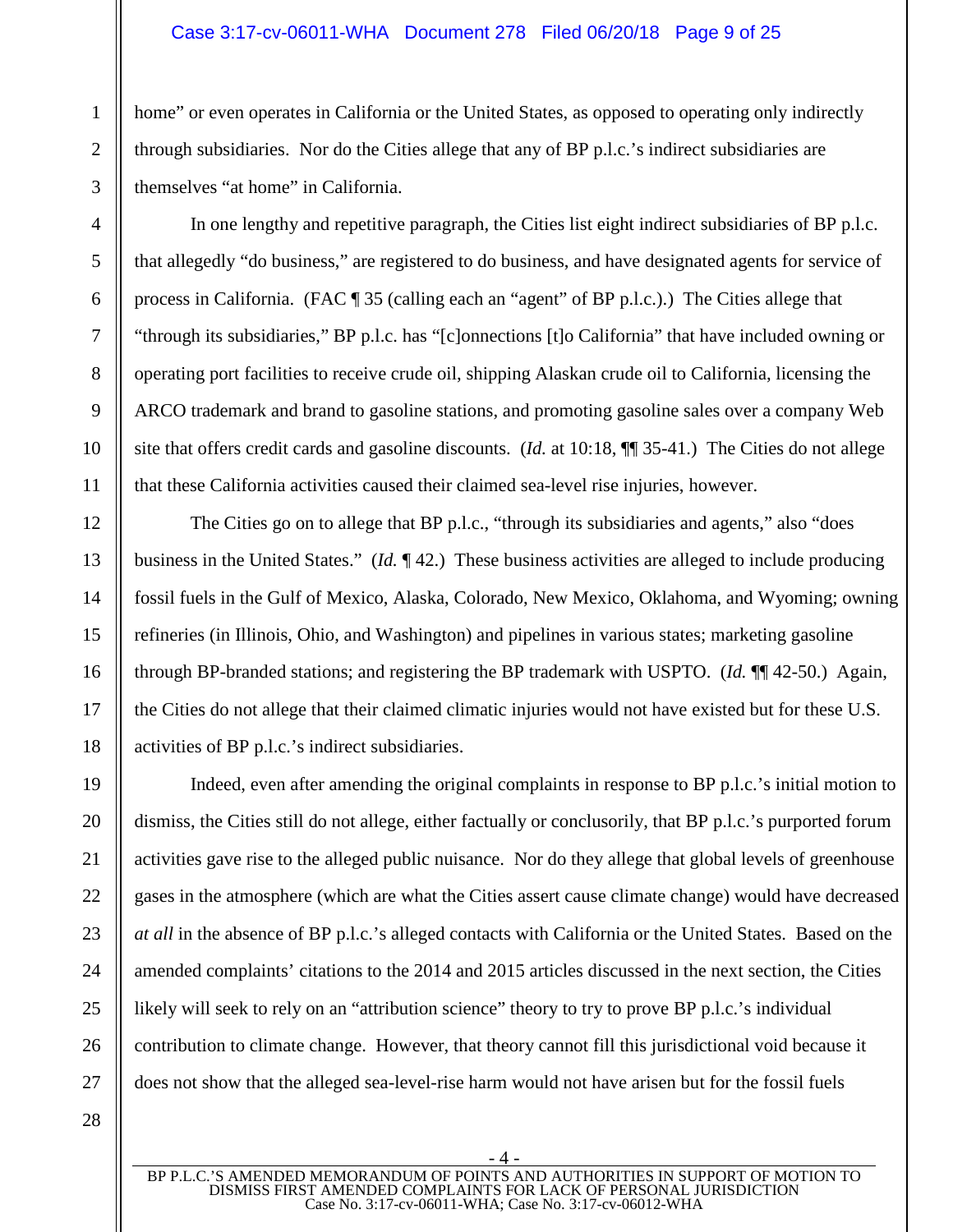extracted from California or the United States by indirect subsidiaries of BP p.l.c., which could have made at most a de minimis contribution to emissions, if that attribution science theory is believed.

# <span id="page-9-0"></span>**C. How The Cities Might Estimate BP p.l.c.'s Purported Contribution To The Nuisance**

The Cities assert that defendants "are substantial contributors to the public nuisance of global warming that is causing injury to Plaintiffs." (*Id.* ¶ 10.) Indeed, the Cities claim defendants' products "contribute[] measurably to global warming and to sea level rise" (*id.*), and they may claim they have quantified defendants' individual and collective contributions to global greenhouse gas emissions and associated global warming and sea-level rise. BP p.l.c. disagrees. But as purported support for the Cities' position, the amended complaints numerically rank each defendant on a supposed list of the "largest cumulative producers of fossil fuels" that plaintiffs copied from a 2014 study by Richard Heede in the purported field of climate "attribution science" (*id.* ¶ 94.b & n.71), and cite a 2015 "peerreviewed scientific" study (*id.* ¶ 94.f & n.74) entitled "The Climate Responsibilities of Industrial Carbon Producers," which, building on Heede's earlier work, claims to quantify "the responsibility of industrial carbon producers" for "anthropogenic climate change." (Peter C. Frumhoff, Richard Heede, Naomi Oreskes, *The Climate Responsibilities of Industrial Carbon Producers*, 132 Climatic Change 157, 161-62 & Fig. 2 (2015), *available at* [https://link.springer.com/content/pdf/10.1007%2Fs10584-](https://link.springer.com/content/pdf/10.1007%2Fs10584-015-1472-5.pdf) [015-1472-5.pdf.\) The Cities' lead counsel has called the methodology utilized in these studies](https://link.springer.com/content/pdf/10.1007%2Fs10584-015-1472-5.pdf)  "hugely important" because it "individualizes responsibility" for climate change "in a way that had not been done before." (Dan Zegart, *Want To Stop Climate Change? Take the Fossil Fuel Industry to Court*, The Nation, May 12, 2014, available at [https://www.thenation.com/article/want-stop-climate](https://www.thenation.com/article/want-stop-climate-change-take-fossil-fuel-industry-court/)[change-take-fossil-fuel-industry-court/.\) In particular, according to the Cities' attorney, these](https://www.thenation.com/article/want-stop-climate-change-take-fossil-fuel-industry-court/)  attribution science methodologies "help[] assign blame" by providing "a list with names and numbers" (*id.*)—a list that "demonstrate[s] how much of the carbon dioxide and methane from the combustion of fossil fuels in the atmosphere is attributable to Exxon and Chevron and other particular companies going back to the 1800s." (*Climate Reparations: Companies to Be Liable for "Harm" "Going Back to the 1800s,*" YouTube (Feb. 18, 2016), [https://www.youtube.com/watch?v=KFsGJ1-iEo8.](https://www.youtube.com/watch?v=KFsGJ1-iEo8))

As noted, BP p.l.c. disagrees with these studies, which it views as flawed in numerous respects. (*Supra* note 2.) But if their estimates are accepted *arguendo* solely for purposes of this motion, the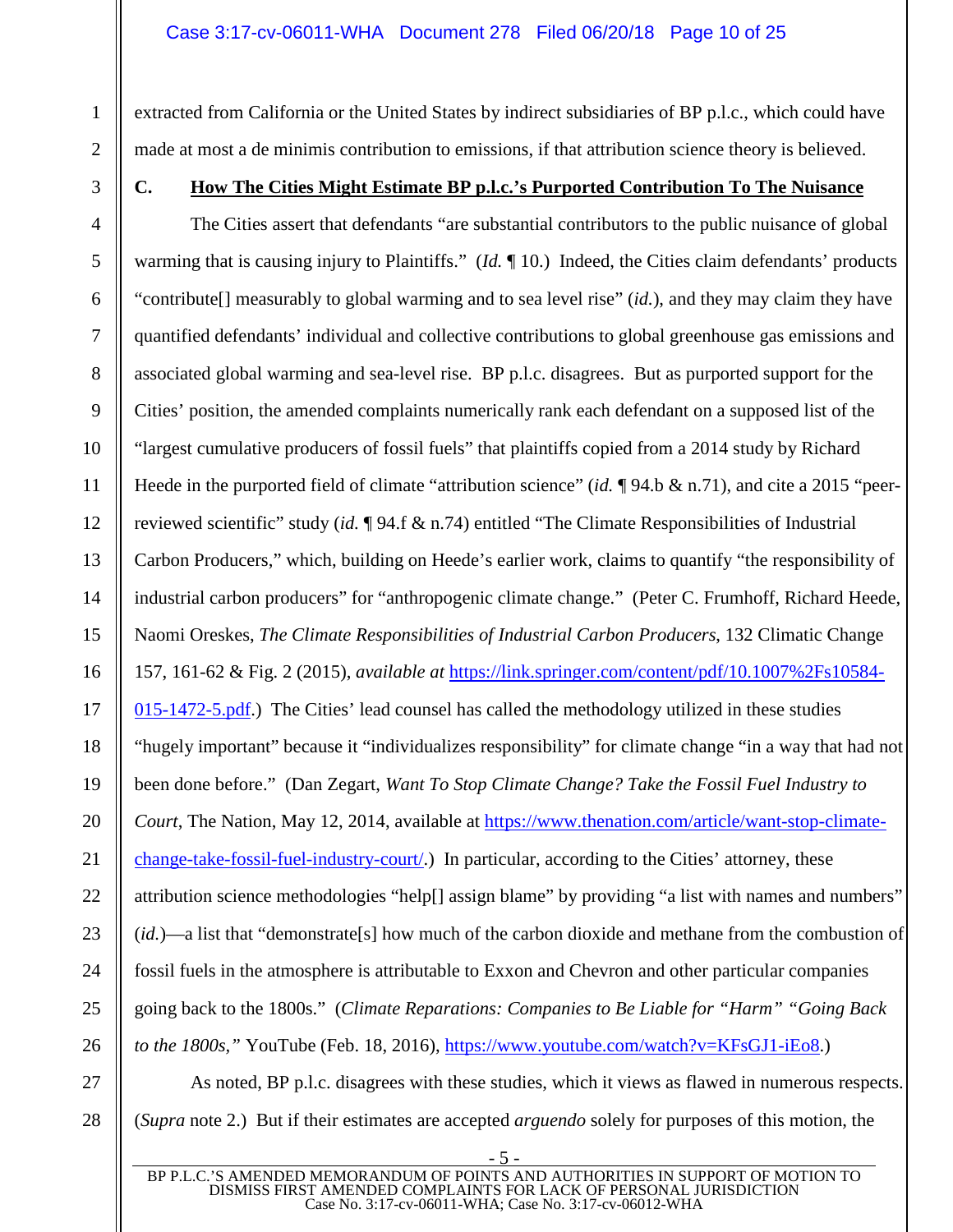#### Case 3:17-cv-06011-WHA Document 278 Filed 06/20/18 Page 11 of 25

studies would attribute to all defendants as a group 11% (FAC ¶ 94.c), and to BP p.l.c. individually 2.47%, of global "industrial" greenhouse gas emissions between 1854 and 2010 (Richard Heede, *Tracing Anthropogenic Carbon Dioxide and Methane Emissions to Fossil Fuel and Cement Producers, 1854-2010*, 122 Climatic Change 229, 237 Table 3 (2014) ("Heede 2014"), *available at* [https://link.springer.com/content/pdf/10.1007%2Fs10584-013-0986-y.pdf\)](https://link.springer.com/content/pdf/10.1007%2Fs10584-013-0986-y.pdf). The studies do not supply evidence of any causal relationship between BP p.l.c.'s (or any defendant's) claim-related California or U.S. activities for purposes of establishing personal jurisdiction, for at least the following reasons:

*First*, the greenhouse gas emissions the studies would attribute to BP p.l.c. are not based on its California or U.S. production of fossil fuels at all, but instead on estimates of *worldwide* fossil fuel and cement production by each of what the studies call ninety "Carbon Majors," including data on oil, gas, andcoal production by worldwide affiliates of BP p.l.c. (or predecessor entities).<sup>4</sup> (*Id.* at 231-32; *see also* Richard Heede, *Carbon Majors: Accounting for Carbon and Methane Emissions 1854-2010 Methods and Results Report* at 9–15 (Apr. 7, 2014), *available at* [http://carbonmajors.org/wp/wp](http://carbonmajors.org/wp/wp-content/uploads/2014/04/MRR-9.1-Apr14R.pdf)[content/uploads/2014/04/MRR-9.1-Apr14R.pdf.\) Thus, the studies do not even purport to reveal any](http://carbonmajors.org/wp/wp-content/uploads/2014/04/MRR-9.1-Apr14R.pdf)  information about emissions linked to any producer's California or U.S. activities in particular.

*Second*, the emissions the studies would attribute to BP p.l.c. are not limited to *claim-related* production, because they are based on the authors' estimates of production going back to 1913. (*Id.*) The Cities, however, claim that defendants have tortiously produced and promoted fossil fuel products since the late 1970s and early 1980s, when they allege defendants first knew of the dangers of global warming. (FAC  $\llbracket 2$ .) If the Cities' centuries-long studies of worldwide production were limited to counting only BP p.l.c.'s imputed California or U.S. production during the years 1975 to 2010, plainly they would attribute a mere fraction of a fraction of their 2.47% of global emissions to BP p.l.c.

*Third*, in estimating each producer's share of industrial *emissions*, the Cities' studies reveal nothing about any causal relationship between fossil fuel production and the global warming and sea-

<span id="page-10-0"></span> $4$  These studies even impute production to BP p.l.c. by business entities that BP p.l.c. did not own when the production occurred. For example, Amoco did not join BP p.l.c until 1998, yet the studies count that company's pre-1998 production in BP p.l.c.'s total. As noted, BP p.l.c. does not contest that imputation solely for purposes of this motion. (*Supra* note 1.)

BP P.L.C.'S AMENDED MEMORANDUM OF POINTS AND AUTHORITIES IN SUPPORT OF MOTION TO DISMISS FIRST AMENDED COMPLAINTS FOR LACK OF PERSONAL JURISDICTION Case No. 3:17-cv-06011-WHA; Case No. 3:17-cv-06012-WHA

- 6 -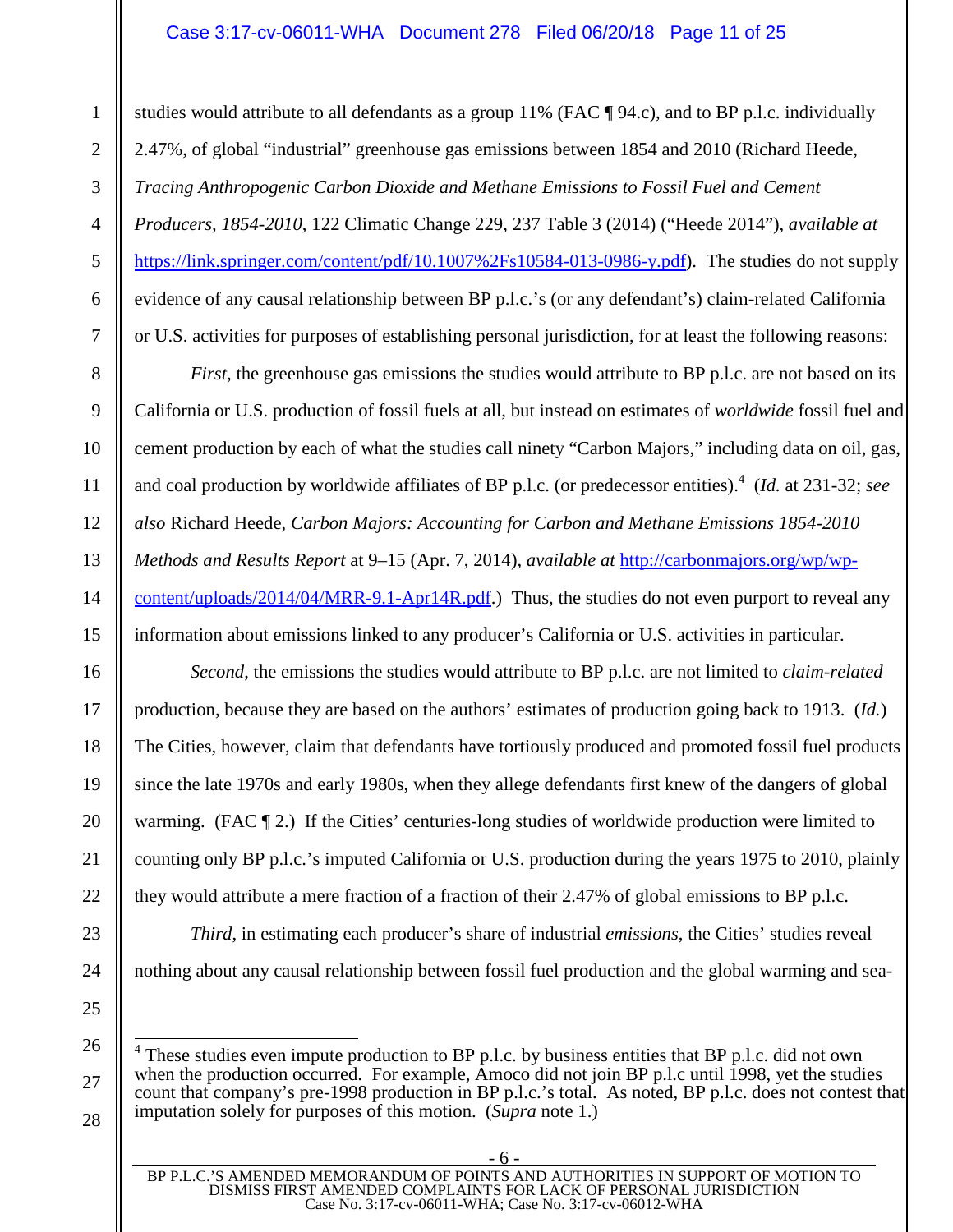level rise *injuries* the Cities complain of here. Indeed, in a more recent study, which introduces new flaws on top of those in the original ones, Heede and collaborating authors extend their original analysis to attempt to quantify not merely individual contributions to *emissions*, but also to changes in global mean surface *temperatures* and global *sea levels*. (Ekwurzel, B., J. Boneham, M.W. Dalton, R. Heede, R.J. Mera, M.R. Allen, & P.C. Frumhoff, *The Rise in Global Atmospheric CO2, Surface Temperature and Sea Level from Emissions Traced to Major Carbon Producers*, 144 Climatic Change 579 (2017), *available at* [https://link.springer.com/content/pdf/10.1007%2Fs10584-017-1978-0.pdf.](https://link.springer.com/content/pdf/10.1007%2Fs10584-017-1978-0.pdf)) This study claims to attribute approximately 1.5% and 0.5% of historical global sea-level rise to emissions from BP p.l.c.'s worldwide fossil fuels production over the periods 1880-2010 and 1980- 2010, respectively. (*Id.* at 585 Fig. 2.) Again, this study does not even purport to find any link between BP p.l.c.'s California or U.S. production and the Cities' claimed injuries. $\overline{5}$  $\overline{5}$  $\overline{5}$ 

#### <span id="page-11-0"></span>**Argument**

#### <span id="page-11-1"></span>**THE AMENDED COMPLAINTS SHOULD BE DISMISSED FOR LACK OF PERSONAL JURISDICTION OVER BP P.L.C.**

Due process limits the power of a court "to render a valid personal judgment against a nonresident defendant." *World-Wide Volkswagen Corp. v. Woodson*, 444 U.S. 286, 291 (1980). The Supreme Court "recognize[s] two types of personal jurisdiction: 'general' (sometimes called 'allpurpose') jurisdiction and 'specific' (sometimes called 'case-linked') jurisdiction." *Bristol-Myers Squibb Co.*, 137 S. Ct. at 1779-80. General jurisdiction permits a court to hear "*any* claim against that defendant, even if all the incidents underlying the claim occurred in a different State." *Id.* at 1780. By

1

 $\mathfrak{D}$ 

3

4

5

6

7

- 7 -

<span id="page-11-2"></span> $<sup>5</sup>$  Of course, all of these contribution percentages would have to be further slashed if they were to</sup> represent BP p.l.c.'s purportedly *tortious* contribution to the Cities' claimed injuries. The Cities do not allege that *all* fossil fuel production would have ceased in the late 1970s or early 1980s but for defendants' supposed efforts to cast doubt on climate science. In view of built-in structural demand for fossil fuels (*e.g.*, internal combustion engines and industrial machinery) and the lack of ready alternatives, any drop in BP p.l.c.'s production would surely have been replaced by another producer. Even if the Cities deny this, however, they still must concede that a very substantial share of the demand for fossil fuel production would have persisted even in the absence of any claimed tortious activity. Thus, only a mere fraction of BP p.l.c.'s imputed California and U.S. contributions to global anthropogenic greenhouse gas emissions can even theoretically be regarded as a potentially *tortious* contribution.

BP P.L.C.'S AMENDED MEMORANDUM OF POINTS AND AUTHORITIES IN SUPPORT OF MOTION TO DISMISS FIRST AMENDED COMPLAINTS FOR LACK OF PERSONAL JURISDICTION Case No. 3:17-cv-06011-WHA; Case No. 3:17-cv-06012-WHA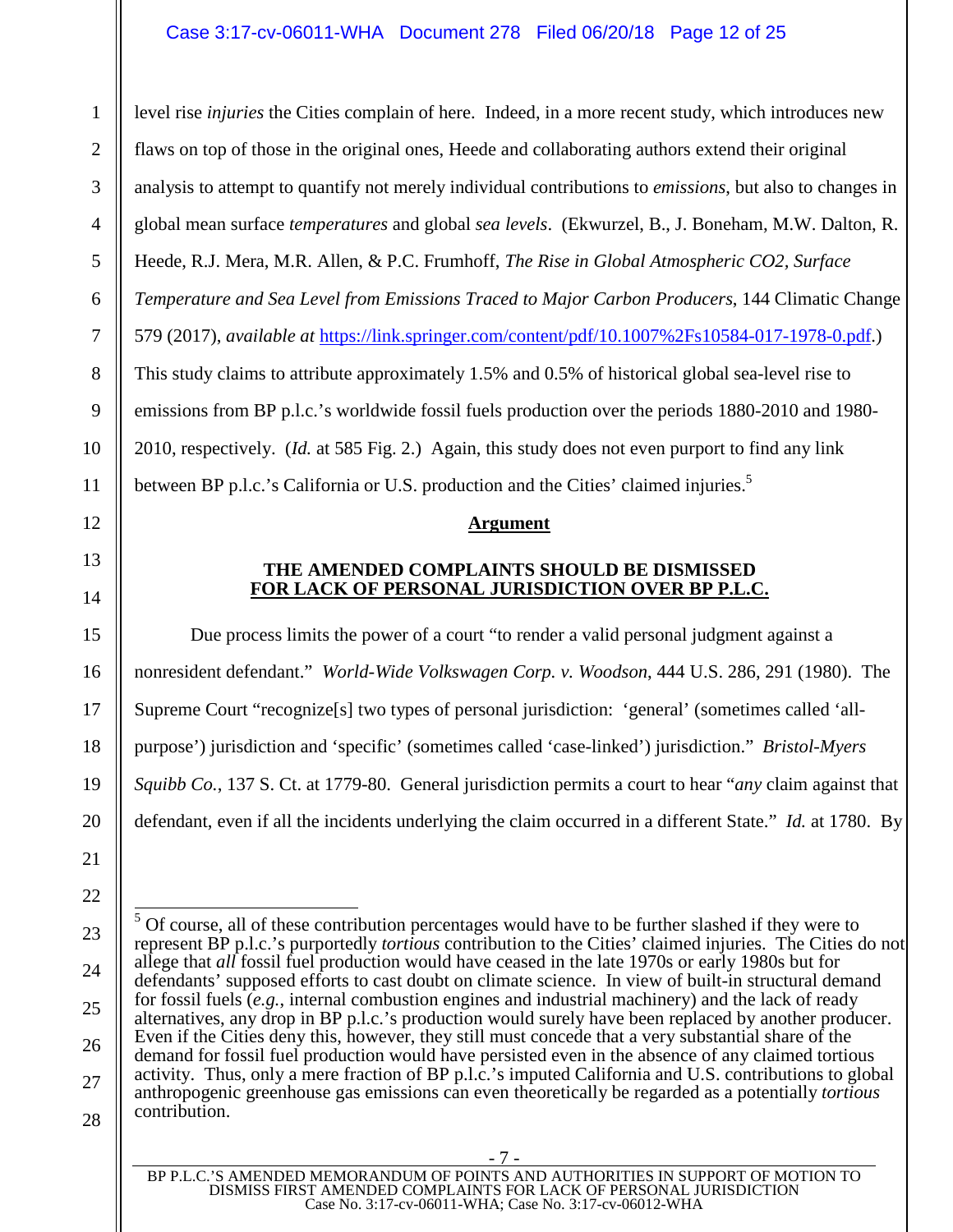contrast, a court exercising specific jurisdiction may only hear suits that "arise[e] out of or relat[e] to the defendant's contacts with the *forum*." *Id.*

<span id="page-12-2"></span><span id="page-12-1"></span>The plaintiff bears the burden of establishing that jurisdiction is proper, *Ranza v. Nike, Inc.*, 793 F.3d 1059, 1068 (9th Cir. 2015), and must make "a prima facie showing of jurisdictional facts to withstand the motion to dismiss," *id.* (quoting *CollegeSource, Inc. v. AcademyOne, Inc.*, 653 F.3d 1066, 1073 (9th Cir. 2011) (quoting *Brayton Purcell LLP v. Recordon & Recordon*, 606 F.3d 1124, 1127 (9th Cir. 2010))). In evaluating whether the plaintiff has met this burden, the court may not take as true "mere 'bare bones' assertions of minimum contacts with the forum or legal conclusions unsupported by *specific factual allegations*." *Swartz v. KPMG LLP*, 476 F.3d 756, 766 (9th Cir. 2007) (emphasis added); *Mulato v. Wells Fargo Bank, N.A.*, 76 F. Supp. 3d 929, 943 (N.D. Cal. 2014). Nor may the court "assume the truth of allegations in a pleading which are contradicted by affidavit." *Mavrix Photo, Inc. v. Brand Techs., Inc.*, 647 F.3d 1218, 1223 (9th Cir. 2011). In those instances, the plaintiff "cannot 'simply rest on the bare allegations of its complaint'" to meet its burden to establish the essential jurisdictional facts. *Schwarzenegger v. Fred Martin Motor Co.*, 374 F.3d 797, 800 (9th Cir. 2004) (quoting *Amba Mktg. Sys., Inc. v. Jobar Int'l, Inc.*, 551 F.2d 784, 787 (9th Cir. 1977)); *see Corcoran v. CVS Health Corp.*, 169 F. Supp. 3d 970, 979 (N.D. Cal. 2016) (the plaintiff's prima facie showing requires "producing admissible evidence which, if believed, would be sufficient to establish the existence of personal jurisdiction").

Here, the Cities have not pleaded and cannot prove the facts needed to establish either general or specific jurisdiction over BP p.l.c. The amended complaints set forth a laundry list of purported "[c]onnections" with California and other U.S. states, apparently in an effort to invoke alternative jurisdictional theories. (FAC at 10:18, ¶¶ 35-50.) The first theory is that jurisdiction exists under California's long-arm statute, which permits jurisdiction as broadly as due process allows. *See Axiom Foods, Inc. v. Acerchem Int'l, Inc.*, 874 F.3d 1064, 1067 (9th Cir. 2017) ("the jurisdictional analyses under [California] state law and federal due process are the same" (quoting *Mavrix Photo, Inc.*, 647 F.3d at 1223)). The second is that jurisdiction exists under the so-called federal long-arm statute of Federal Rule of Civil Procedure 4(k)(2). That Rule permits a federal court to exercise jurisdiction over a foreign defendant for a claim arising under federal law, if the defendant is not subject to personal

BP P.L.C.'S AMENDED MEMORANDUM OF POINTS AND AUTHORITIES IN SUPPORT OF MOTION TO DISMISS FIRST AMENDED COMPLAINTS FOR LACK OF PERSONAL JURISDICTION Case No. 3:17-cv-06011-WHA; Case No. 3:17-cv-06012-WHA

<span id="page-12-0"></span>- 8 -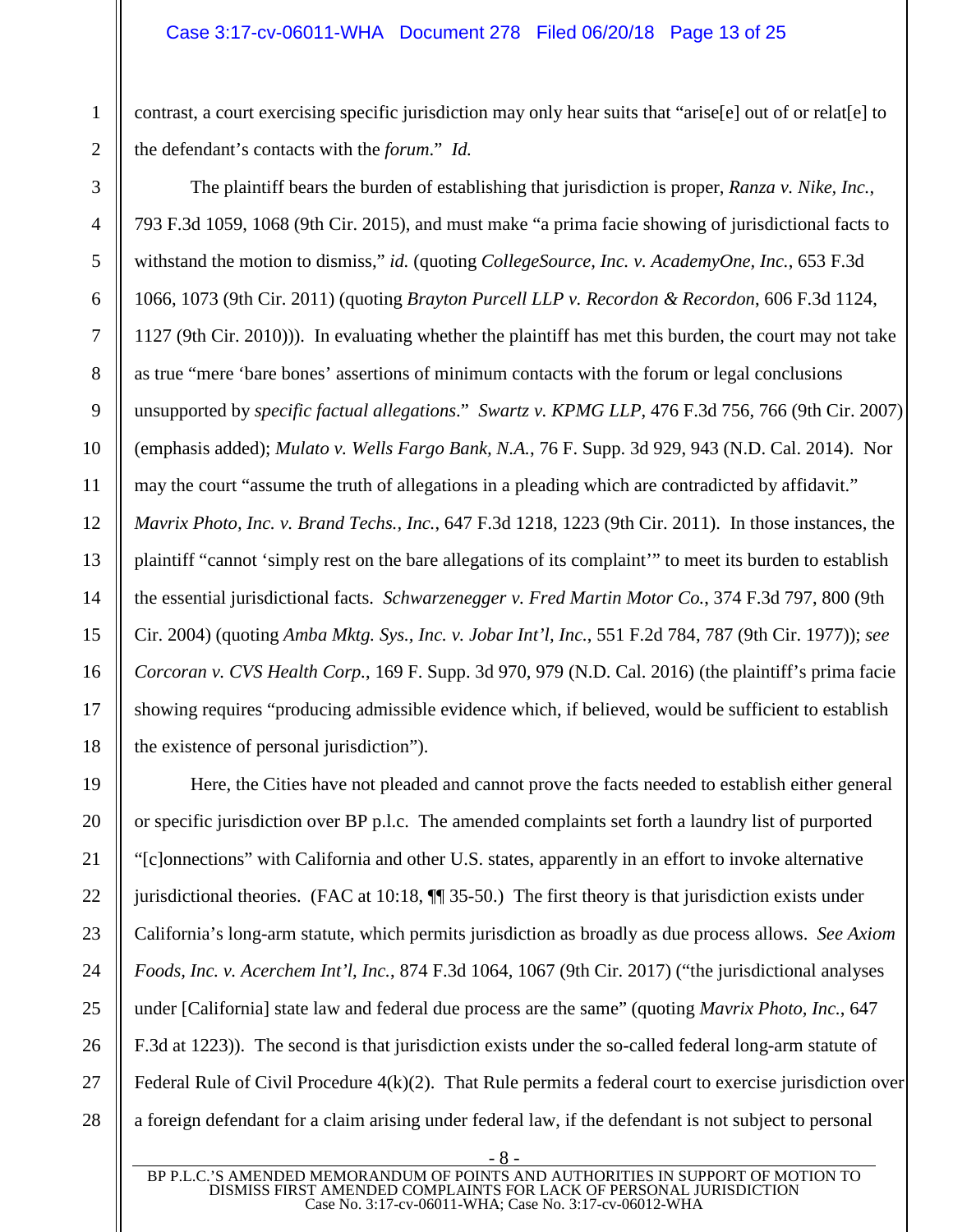#### <span id="page-13-2"></span><span id="page-13-1"></span>Case 3:17-cv-06011-WHA Document 278 Filed 06/20/18 Page 14 of 25

jurisdiction in any state and the exercise of jurisdiction comports with due process. *Id.* at 1072. The due process analysis under Rule  $4(k)(2)$  is "nearly identical to traditional personal jurisdiction analysis with one significant difference: rather than considering contacts between [the defendant] and the forum state, [the court] consider[s] contacts with the nation as a whole." *Id.* (quoting *Holland Am. Line Inc. v. Warstila N. Am., Inc.*, 485 F.3d 450, 462 (9th Cir. 2007)). The rule applies only in "rare situations" where the defendant has "extensive contacts to the country." *EcoDisc Tech. AG v. DVD Format/Logo Licensing Corp.*, 711 F. Supp. 2d 1074, 1086 n.6 (C.D. Cal. 2010); *see Holland Am. Line Inc.*, 485 F.3d at 462 ("I]n the fourteen years since Rule  $4(k)(2)$  was enacted, none of our cases has countenanced jurisdiction under the rule.").

Exercising jurisdiction over BP p.l.c. in this case would be improper under either theory, for the same set of reasons, as shown below.

#### <span id="page-13-0"></span>**A. BP p.l.c. Is Not "At Home" (And Thus Subject To General Jurisdiction) In The Forum**

A foreign corporation is not subject to general jurisdiction in a forum unless its "affiliations with the State are so 'continuous and systematic' as to render [it] essentially at home in the forum State." *Daimler AG*, 134 S. Ct. at 754 (quoting *Goodyear Dunlop Tires Operations, S.A. v. Brown*, 564 U.S. 915, 919 (2011)). Except in "an exceptional case," a corporation is only "at home" in a forum where it is incorporated or has its principal place of business. *Id.* at 760-62 & n.19; *Ranza*, 793 F.3d at 1069. Thus, even a large corporation that operates—and records "sizable" sales—in many places "can scarcely be deemed at home in all of them," as that result would improperly convert "at home" into a "doing business" test. *Daimler AG*, 134 S. Ct. at 761-62 & n.20. Rather, a foreign corporation's affiliations with the forum must be "comparable to a domestic enterprise in that State" for it to be considered at home. *Id.* at 758 n.11. A plaintiff who invokes general jurisdiction "must meet an 'exacting standard' for the minimum contacts required," because of the "much broader" assertion of judicial authority the foreign defendant faces. *Ranza*, 793 F.3d at 1069 (quoting *CollegeSource, Inc.*, 653 F.3d at 1074).

There can be no reasonable debate that BP p.l.c. is not at home in California or in the United States. As the Cities admit, BP p.l.c. is a "multinational, vertically integrated oil and gas company" that is "registered in England and Wales with its headquarters in London, England." (FAC ¶ 16.)

1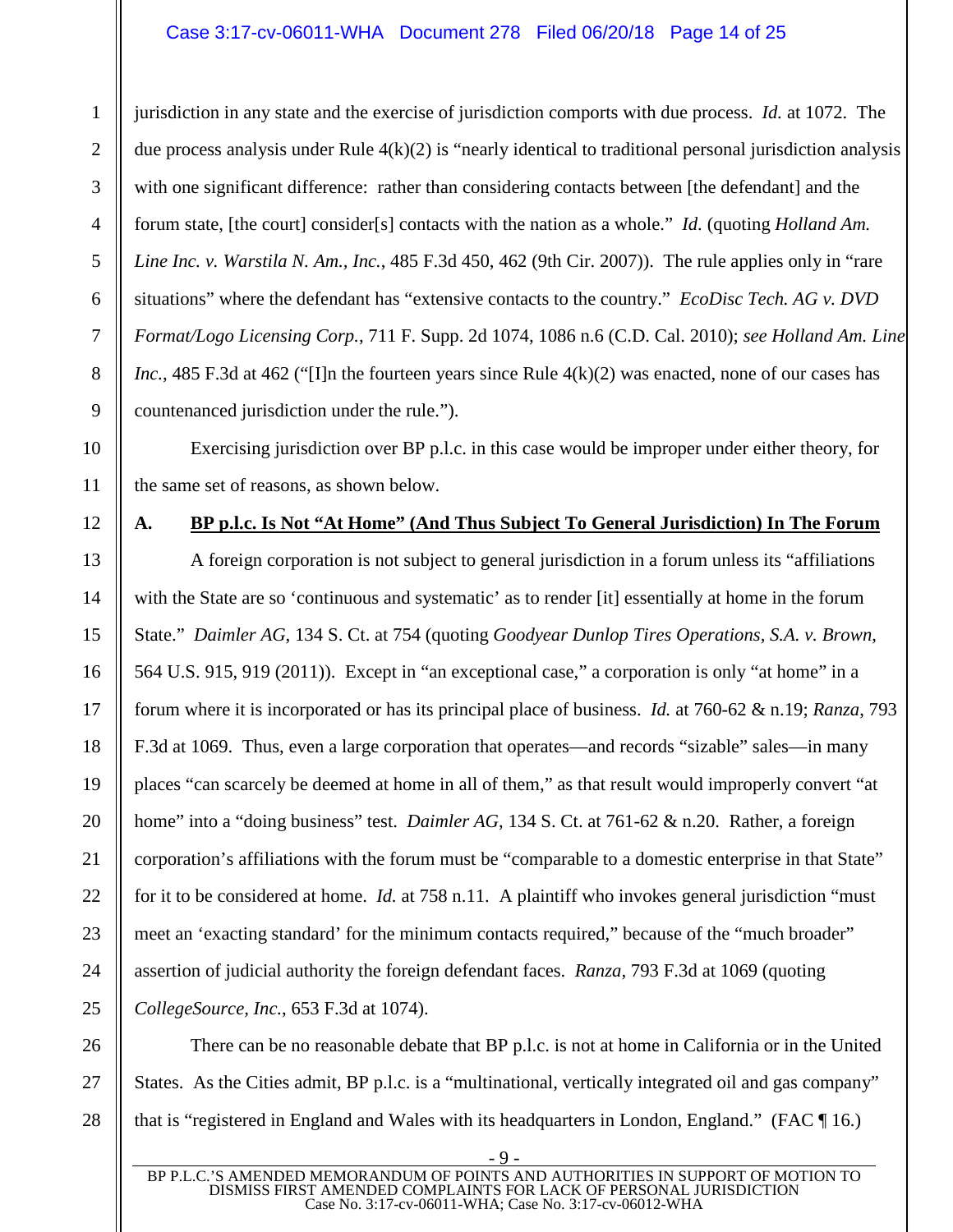#### Case 3:17-cv-06011-WHA Document 278 Filed 06/20/18 Page 15 of 25

Nothing in the amended complaints would justify treating this as an "exceptional case," moreover. The Cities do not allege, for example, that California or the United States has become BP p.l.c.'s global nerve center, nor even that BP p.l.c. itself operates in the United States.<sup>[6](#page-14-3)</sup>

Far from alleging facts that could establish that BP p.l.c. is at home in California or the United States, the amended complaints merely allege that subsidiaries of BP p.l.c. have done or are doing business here, precisely as the plaintiff in *Daimler AG* alleged. For example, the Cities allege that subsidiaries of BP p.l.c. produce and sell fossil fuel products to California and U.S. residents; operate California port facilities where they receive crude oil; transport Alaskan crude oil to California; promote gasoline sales by offering credit cards and discounts; license the ARCO trademark and brand to California gasoline stations; and produce oil in the Gulf of Mexico. (FAC ¶¶ 35-50.) Even imputing these subsidiaries' U.S. business activities to BP p.l.c. (as the Court assumed *arguendo* in *Daimler AG*), they *at most* show that BP p.l.c. does substantial, continuous business in California and other states, just as Daimler did as California's "largest supplier of luxury vehicles" and through its multiple California-based facilities, *see* 134 S. Ct. at 752, and just as BNSF Railway Company did in Montana, where its 2,000 workers and 2,000 miles of railroad track did not render it "at home," *see BNSF Ry. Co.*, 137 S. Ct. at 1559; *see also Martinez v. Aero Caribbean*, 764 F.3d 1062, 1070 (9th Cir. 2014) ("This is not such an exceptional case," where foreign defendant had "no offices, staff, or other physical presence in California, and it [was] not licensed to do business in the state"). More is needed to render a foreign corporation at home. The amended complaints here provide nothing more, however.

<span id="page-14-1"></span>The Cities have not met, and cannot meet, their "exacting" burden to show that BP p.l.c. is at home in California or the United States.

<span id="page-14-2"></span>- 10 -

<span id="page-14-3"></span><span id="page-14-0"></span> $6$  In the case the Supreme Court points to as "exemplif[ying]" the "exceptional case," a Philippines corporation was forced to cease operating in its home nation during the Japanese occupation in World War II, and its president moved to Ohio, where he kept an office, maintained the company's files, and oversaw the company's operations. *Perkins v. Benguet Consol. Mining Co.*, 342 U.S. 437, 448 (1952); *see BNSF Ry. Co. v. Tyrrell*, 137 S. Ct. 1549, 1558 (2017) (discussing *Perkins*). General jurisdiction in Ohio over the foreign corporation was proper in these unusual circumstances because it effectively had moved its principal place of business there, if only temporarily, making Ohio "the center of the corporation's wartime activities." *Daimler AG*, 134 S. Ct. at 756 & n.8.

BP P.L.C.'S AMENDED MEMORANDUM OF POINTS AND AUTHORITIES IN SUPPORT OF MOTION TO DISMISS FIRST AMENDED COMPLAINTS FOR LACK OF PERSONAL JURISDICTION Case No. 3:17-cv-06011-WHA; Case No. 3:17-cv-06012-WHA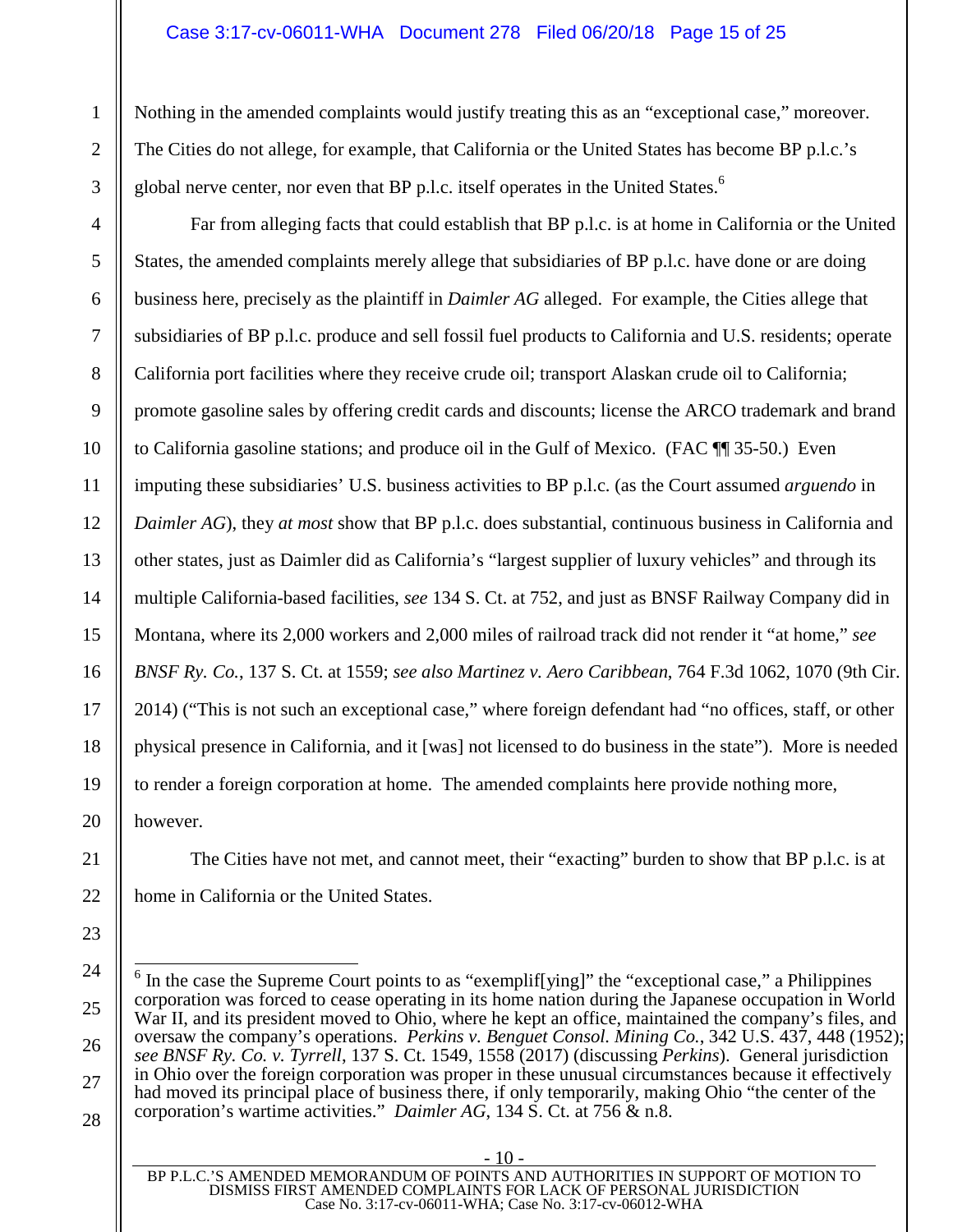1

2

3

4

5

6

7

8

9

10

11

12

13

14

15

16

17

18

19

20

21

22

23

<span id="page-15-2"></span>24

25

26

27

28

# <span id="page-15-0"></span>**B. Nor Is BP p.l.c. Subject To Specific Jurisdiction For This Claim**

In contrast with general jurisdiction, for a forum to assert specific jurisdiction over a nonresident, "there must be 'an affiliation between the forum and the underlying controversy, principally, [an] activity or an occurrence that takes place in the forum State and is therefore subject to the State's regulation.'" *Bristol-Myers Squibb Co.*, 137 S. Ct. at 1780 (quoting *Goodyear Dunlop Tires Operations*, 564 U.S. at 919). More specifically, "'the *suit*' must 'aris[e] out of or relat[e] to the defendant's contacts with the *forum*." *Id.* (quoting *Daimler AG*, 134 S. Ct. at 754). In accord with the Supreme Court's direction, the Ninth Circuit recognizes "three requirements for a court to exercise specific jurisdiction over a nonresident defendant":

<span id="page-15-6"></span>(1) the defendant must either "purposefully direct his activities" toward the forum or "purposefully avail[] himself of the privileges of conducting activities in the forum";

(2) "the claim must be one which arises out of or relates to the defendant's forum-

<span id="page-15-5"></span>related activities"; and (3) "the exercise of jurisdiction must comport with fair play and substantial justice, i.e. it must be reasonable."

*Axiom Foods, Inc.*, 874 F.3d at 1068 (quoting *Dole Food Co. v. Watts*, 303 F.3d 1104, 1111 (9th Cir. 2002)); *accord Morrill v. Scott Fin. Corp.*, 873 F.3d 1136, 1142 (9th Cir. 2017). The plaintiff bears the burden of satisfying the first two prongs of the test. *Schwarzenegger*, 374 F.3d at 802.

<span id="page-15-7"></span>None of the requirements for exercising specific jurisdiction is met here.

#### <span id="page-15-8"></span><span id="page-15-4"></span><span id="page-15-1"></span>**1. The Claim Does Not Arise out of or Relate to BP p.l.c.'s Forum Activities, Even Imputing All Claim-Related Activities of Indirect Subsidiaries to BP p.l.c.**

A claim arises out of or relates to the defendant's forum-related activities only if the plaintiff "would not have sustained her injury, 'but for'" that activity. *Doe v. Am. Nat'l Red Cross*, 112 F.3d 1048, 1051-52 (9th Cir. 1997); *Doe v. Unocal Corp.*, 248 F.3d 915, 924 (9th Cir. 2001) ("the Court considers whether [the] plaintiffs' claims would have arisen but for [the defendant]'s contacts with California"); *Brackett v. Hilton Hotels Corp.*, 619 F. Supp. 2d 810, 818 (N.D. Cal. 2008) ("arises out of or relates to" prong "requires a showing of 'but for' causation—plaintiff must demonstrate that she would not have been injured but for defendants' conduct directed toward her in the forum"). Under this "but for" test, the plaintiff must present evidence showing that other contributing forces would not

<span id="page-15-3"></span>- 11 -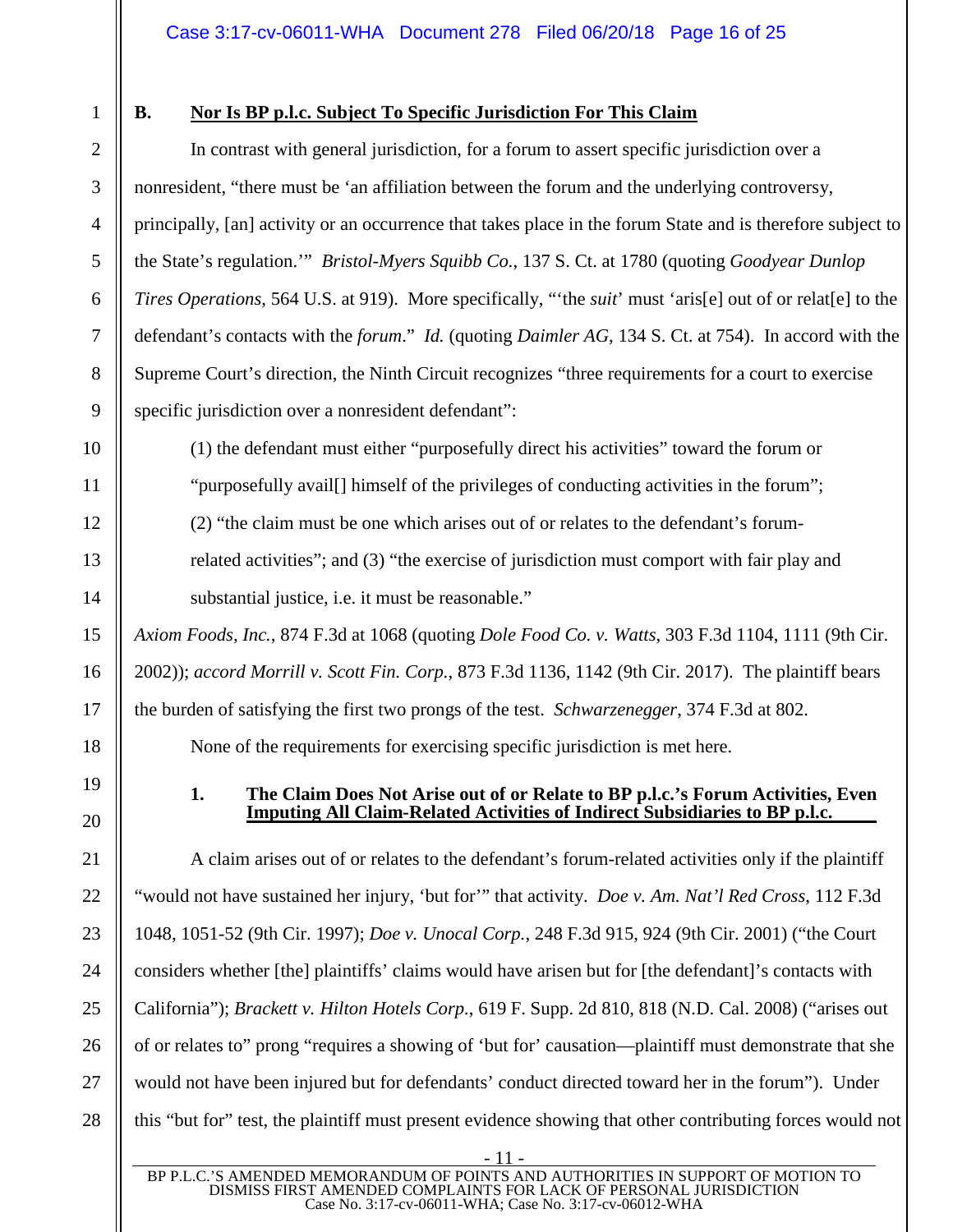# <span id="page-16-0"></span>Case 3:17-cv-06011-WHA Document 278 Filed 06/20/18 Page 17 of 25

<span id="page-16-1"></span>still have produced his or her injury in the absence of the defendant's suit-related forum contacts. *Rashidi v. Veritiss, LLC*, No. 2:16-cv-04761-CAS (JPRx), 2016 WL 5219448, at \*6 (C.D. Cal. Sept. 19, 2016). Where the plaintiff presents "no evidence" that the defendant's forum activities were a "necessary" cause of that injury, the requirement is not met. *Unocal Corp.*, 248 F.3d at 925; *accord Bristol-Myers Squibb Co.*, 137 S. Ct. at 1781 (where the defendant's California activities did not cause the plaintiffs' alleged injuries, no "adequate link" supported specific jurisdiction).

In *Doe v. Unocal Corp.*, for example, Burmese farmers alleged they suffered human rights violations at the hands of a French energy corporation (Total S.A.), among others, in furtherance of a gas pipeline project in Burma. *Id.* at 920. They claimed Total was subject to specific jurisdiction in California by virtue of Total's joint venture agreement with its co-venturer on the pipeline project, a California corporation (Unocal Corp.). The court held the plaintiffs had failed to meet their burden under the but-for test because they "present[ed] no evidence . . . suggesting that the pipeline project would not have gone forward without Total's dealings with Unocal" in California. *Id.* at 925. Total's California contacts were, in short, "not necessary to the initiation of the project" that allegedly led to the plaintiffs' injuries. *Id.*

Where the defendant conducts business on a national or global scale, the plaintiff must show that the defendant's *forum* activities, in particular, were a but-for cause of its injuries. In *Sullivan v. Ford Motor Co.*, No. 16-cv-03505-JST, 2016 WL 6520174 (N.D. Cal. Nov. 3, 2016), for example, the court held that Ford was not subject to specific jurisdiction in California for a claim alleging injury from a defectively designed truck, despite Ford's "nationwide marketing, promotion, and distribution of cars and trucks," its active marketing of vehicles in California, and its sale of over 200,000 vehicles in the state in one year, because the specific truck that injured the plaintiff was not designed, made, or sold to a Ford dealership in California. *Id.* at \*2-3. Given these facts, the court concluded, "there [was] every reason to think that [the plaintiff]'s injury would have occurred regardless of Ford's contacts with California. In other words, [the plaintiff] cannot satisfy the Ninth Circuit's 'but for' test." *Id.* at \*3. *Sullivan* is in accord with the Supreme Court's more recent holding in *Bristol-Myers Squibb Co.*, that BMS could not be subjected to specific jurisdiction in California for injury claims involving its drug Plavix, brought by patients who obtained Plavix through sources outside of

<span id="page-16-2"></span>- 12 -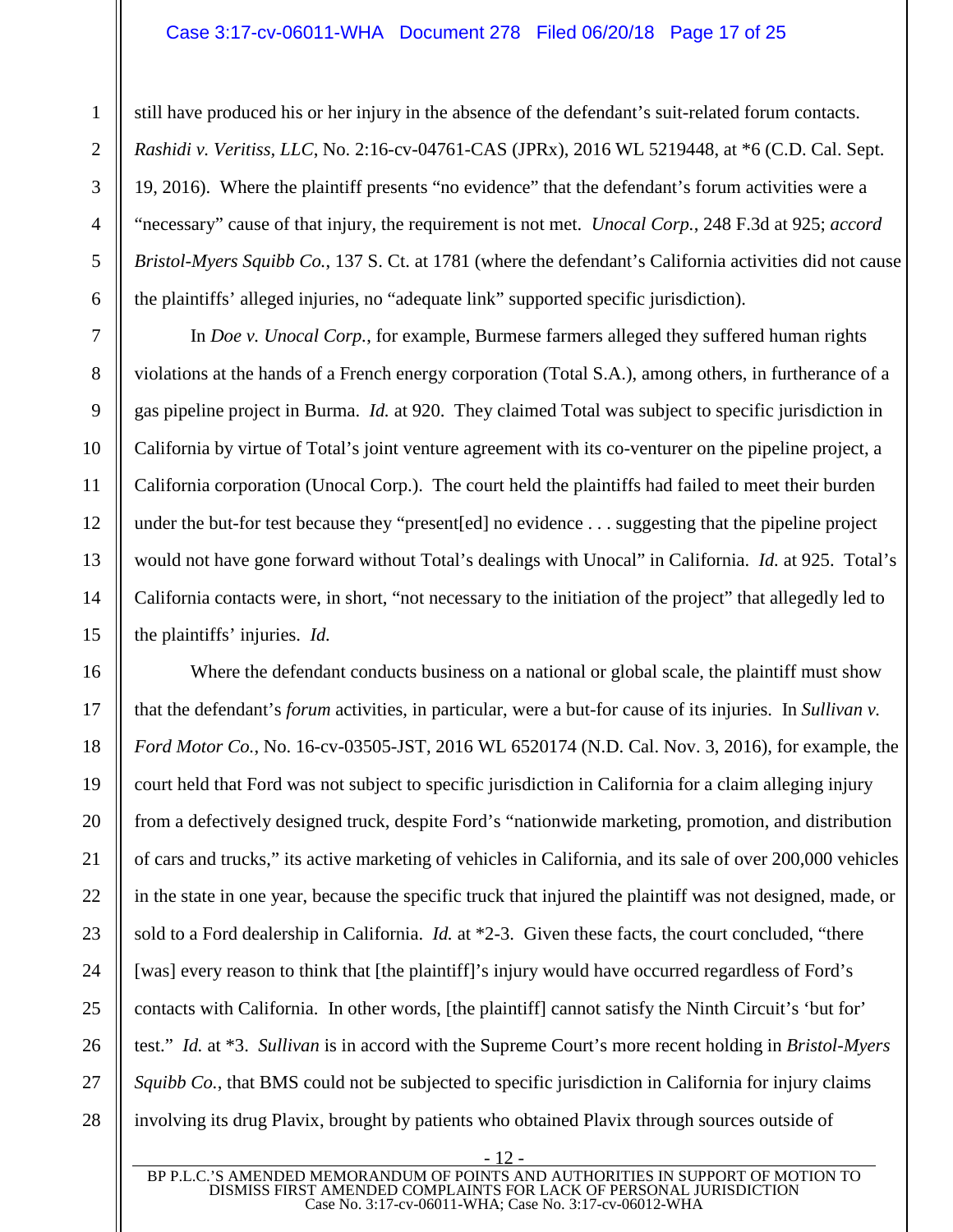California. *See* 137 S. Ct. at 1778. Even though BMS sold almost 187 million Plavix pills in California, taking in more than \$900 million, and employed 250 sales reps in California, the Court held that there was no "adequate link between the State and the nonresidents' claims," because the specific pills that injured the plaintiffs were not developed, made, labelled, packaged, or sold to them in California. *Id.* at 1778, 1781. To permit jurisdiction over these claims merely because BMS also sold Plavix to patients in California would, the Court explained, "resemble[] a loose and spurious form of general jurisdiction" that could not be squared with its precedents. *Id.* at 1781.

<span id="page-17-0"></span>Forum activities also fail the but-for test when actors other than the defendant contributed to the plaintiff's injury and the plaintiff accordingly cannot show that its injury would have been avoided but for the forum-related conduct of the defendant. In *Terracom v. Valley National Bank*, 49 F.3d 555 (9th Cir. 1995), for example, the court held that a Kentucky bank's act of signing a "certificate of sufficiency" without properly investigating the financial strength of a payment bond surety for a California public works project was not a but-for cause of the plaintiff's (a construction subcontractor) injury because a third party, the federal officer who awarded the contract, had "the sole responsibility of determining the acceptability of an individual surety," considered factors other than the bank's certificate in his evaluation, and might have approved the surety even if the bank had not signed the certificate. *Id.* at 561. Put simply, an actor other than the bank contributed to the plaintiff's injury, making it impossible to say that the plaintiff's injury would not have arisen but for the bank's contacts with California. *Id.* Similarly, in *Doe v. American National Red Cross*, the court held that the failure of a federal official charged with ensuring the safety of the blood supply to bar high-risk groups from donating blood, to publicize the risks of blood transfusions, and to encourage blood companies to implement certain blood safety tests was not a but-for cause of the plaintiff's injury because other actors had greater control over the flow of blood and blood products into the forum state. 112 F.3d at 1051 ("Therefore, it cannot be said that [the plaintiff] would not have sustained her injury, 'but for' [the official's] alleged misconduct.").

BP P.L.C.'S AMENDED MEMORANDUM OF POINTS AND AUTHORITIES IN SUPPORT OF MOTION TO DISMISS FIRST AMENDED COMPLAINTS FOR LACK OF PERSONAL JURISDICTION Case No. 3:17-cv-06011-WHA; Case No. 3:17-cv-06012-WHA

- 13 -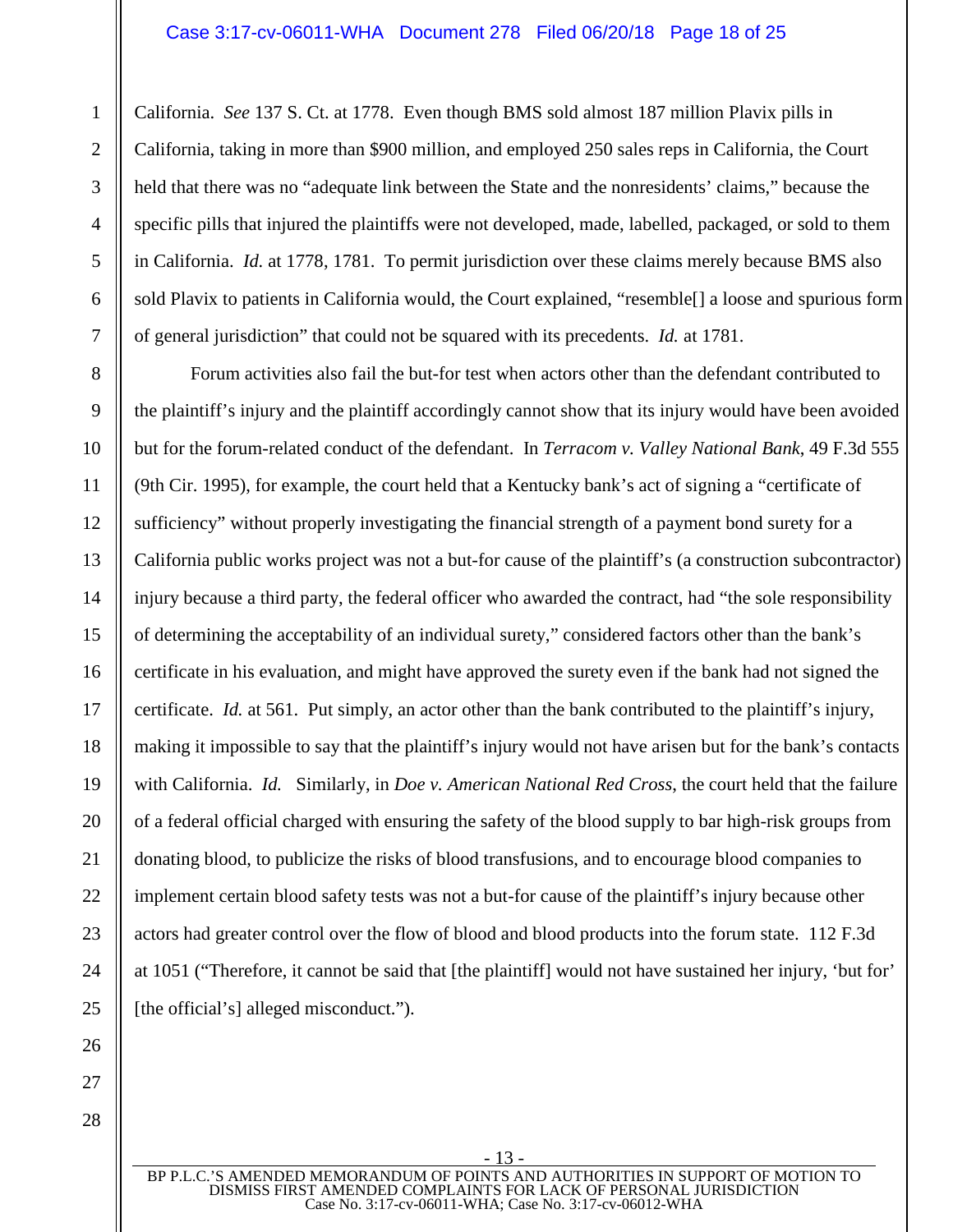1

2

3

4

5

6

7

8

9

10

11

12

13

14

15

#### <span id="page-18-0"></span>**a. The amended complaints do not allege BP p.l.c.'s California or U.S. activities are a but-for cause of the Cities' claimed injury**

Here, the Cities have not alleged, either factually or even in conclusory terms, that BP p.l.c.'s California or U.S. activities are a but-for cause of the "global warming-induced sea level rise" they say is damaging their coastlines. Indeed, not only is the concept of but-for causation entirely missing from the amended complaints, but the Cities' allegations leave no doubt that their theory is that the alleged public nuisance resulted from *all* human contributions to increased greenhouse gas levels in the atmosphere, including but certainly not limited to the *worldwide* production of fossil fuels by defendants and others. (FAC ¶¶ 16-18 (alleging BP p.l.c. is "a multinational, vertically integrated oil and gas company" that "is responsible for" all "past and current production and promotion of fossil fuel products" by all of "its subsidiaries"); *id.* ¶ 10 (each defendant is a "substantial contributor[] to the public nuisance of global warming" based on its global "cumulative production of fossil fuels").) As the Court has observed, "greenhouse gases emanating from overseas sources are equally guilty (perhaps more so) of causing plaintiffs' harm" as are gases emanating from the consumption of defendants' fuels in the United States. (Order Denying Mots. To Remand at 7:11-13, ECF No. 134.) But alleging that *all worldwide* fossil fuel production "substantially contributed" to the purported nuisance is a far stretch from alleging that *BP p.l.c.'s California or U.S.* production is a but-for cause of the nuisance. In particular, the amended complaints do not allege, and the Cities cannot show, that if BP p.l.c. had reduced or even halted its indirect subsidiaries' extraction activities in California or the United States as a whole, worldwide greenhouse gas emissions would have decreased, curtailing global warming and sea-level rise. Nothing in the amended complaints negates the far more plausible inference that other suppliers simply would have replaced BP p.l.c.'s limited U.S. production to satisfy the durable demand for fossil fuels, which users would have combusted at the same rate. The Cities' causal theory is thus jurisdictionally deficient under *Bristol-Myers Squibb Co.* and *Sullivan*, which teach that nationwide or global activities by a large corporation—even activities of the sort the plaintiff complains of—do not establish the requisite but-for causal link between the defendant's inforum activities and the plaintiff's injury.

BP P.L.C.'S AMENDED MEMORANDUM OF POINTS AND AUTHORITIES IN SUPPORT OF MOTION TO DISMISS FIRST AMENDED COMPLAINTS FOR LACK OF PERSONAL JURISDICTION Case No. 3:17-cv-06011-WHA; Case No. 3:17-cv-06012-WHA

<span id="page-18-1"></span>- 14 -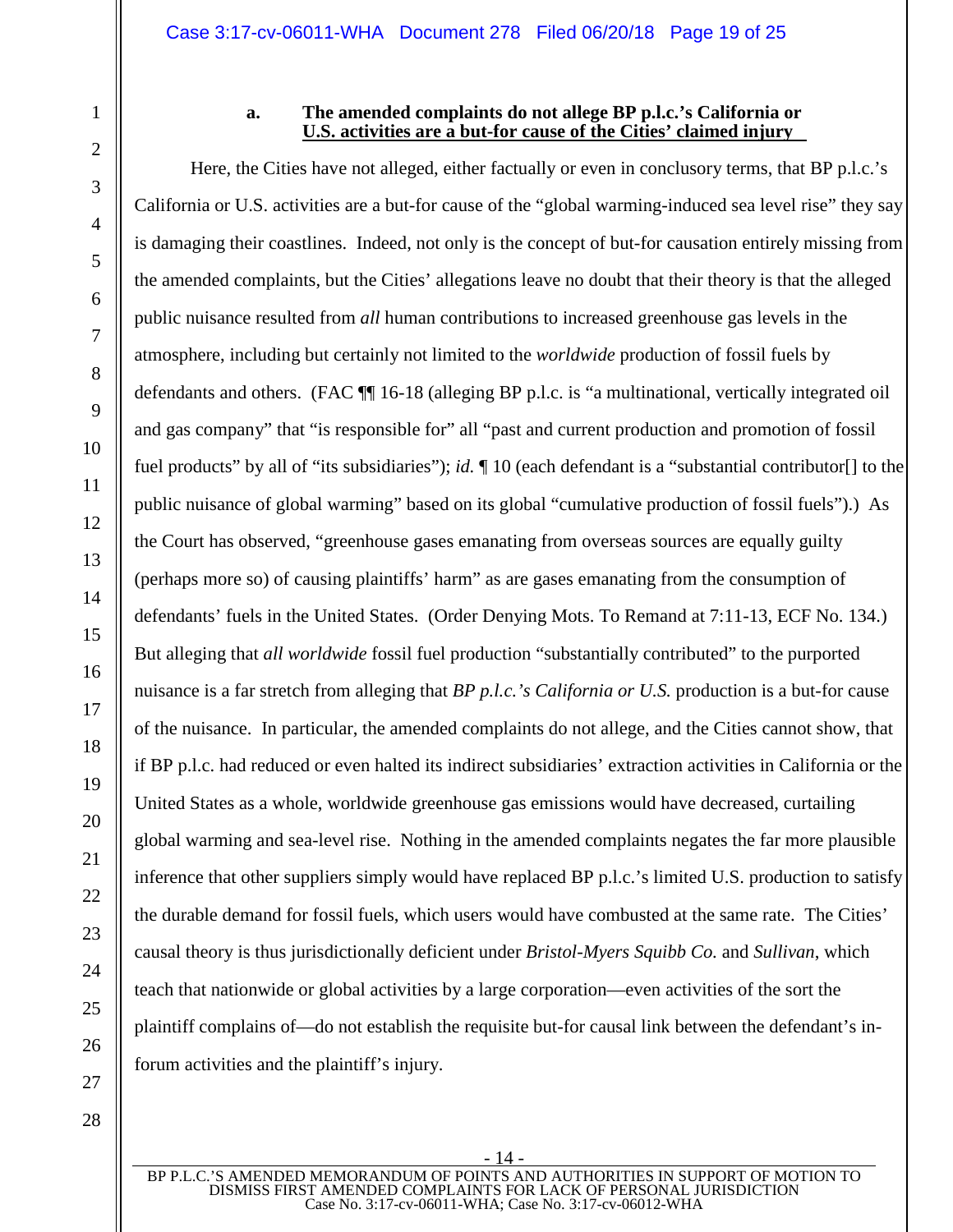#### Case 3:17-cv-06011-WHA Document 278 Filed 06/20/18 Page 20 of 25

Also negating the essential but-for causation is the amended complaints' allegation that innumerable other fossil fuel producers besides BP p.l.c. have contributed to the alleged nuisance. The Cities admit they have only sued a handful of the world's "largest cumulative producers of fossil fuels worldwide." (FAC ¶ 94.b.) And they aver that global warming results not from the emissions attributable to any single producer's production, but rather because greenhouse gases from fossil fuels produced by *all* producers—defendant and non-defendant—combine in the global atmosphere where they cannot be physically traced to an individual producer. (*Id.* ¶ 140 ("emissions of greenhouse gases from the fossil fuels [each defendant] produces combines [sic] with the greenhouse gas emissions from fossil fuels produced by the other Defendants, *among others*, to result in dangerous levels of global warming") (emphasis added).) These allegations, too, are deficient to meet the Cities' burden to plead that BP p.l.c.'s California or U.S. activities are a but-for cause of their claimed sea-level rise harm, because, as in *Terracom* and *Doe v. American National Red Cross*, it cannot be said that contributions of actors other than BP p.l.c. would not have been sufficient to cause that harm but for BP p.l.c.'s California or U.S. activities.

<span id="page-19-3"></span><span id="page-19-1"></span>In sum, the amended complaints allege BP p.l.c., the other defendants, and myriad others, acting around the globe, have produced massive amounts of fossil fuels, yet nowhere allege that the Cities "would not have sustained [their] injury" but for BP p.l.c.'s forum activities. *See Am. Nat'l Red Cross*, 112 F.3d at 1051-52. From all that appears in the amended complaints, therefore, "there is every reason to think that [the Cities'] injury would have occurred regardless of [BP p.l.c.]'s contacts with California" and the United States. *See Sullivan*, 2016 WL 6520174, at \*3. The amended complaints accordingly fail to plead that the Cities' claims arise out of or relate to BP p.l.c.'s forum activities.

#### <span id="page-19-2"></span><span id="page-19-0"></span>**b. If the Cities rely on "attribution science," that methodology likewise is not evidence that BP p.l.c.'s forum contacts are a but-for cause of the claimed injury**

The Cities cannot meet their burden on this motion because, as shown, the amended complaints do not *plead* any jurisdictionally sufficient nexus between BP p.l.c.'s alleged in-forum activity and the Cities' claimed injuries. If the Cities try to overcome their pleadings' deficiencies by turning to attribution science, that theory will not help them either. As explained above, those studies seek to

- 15 -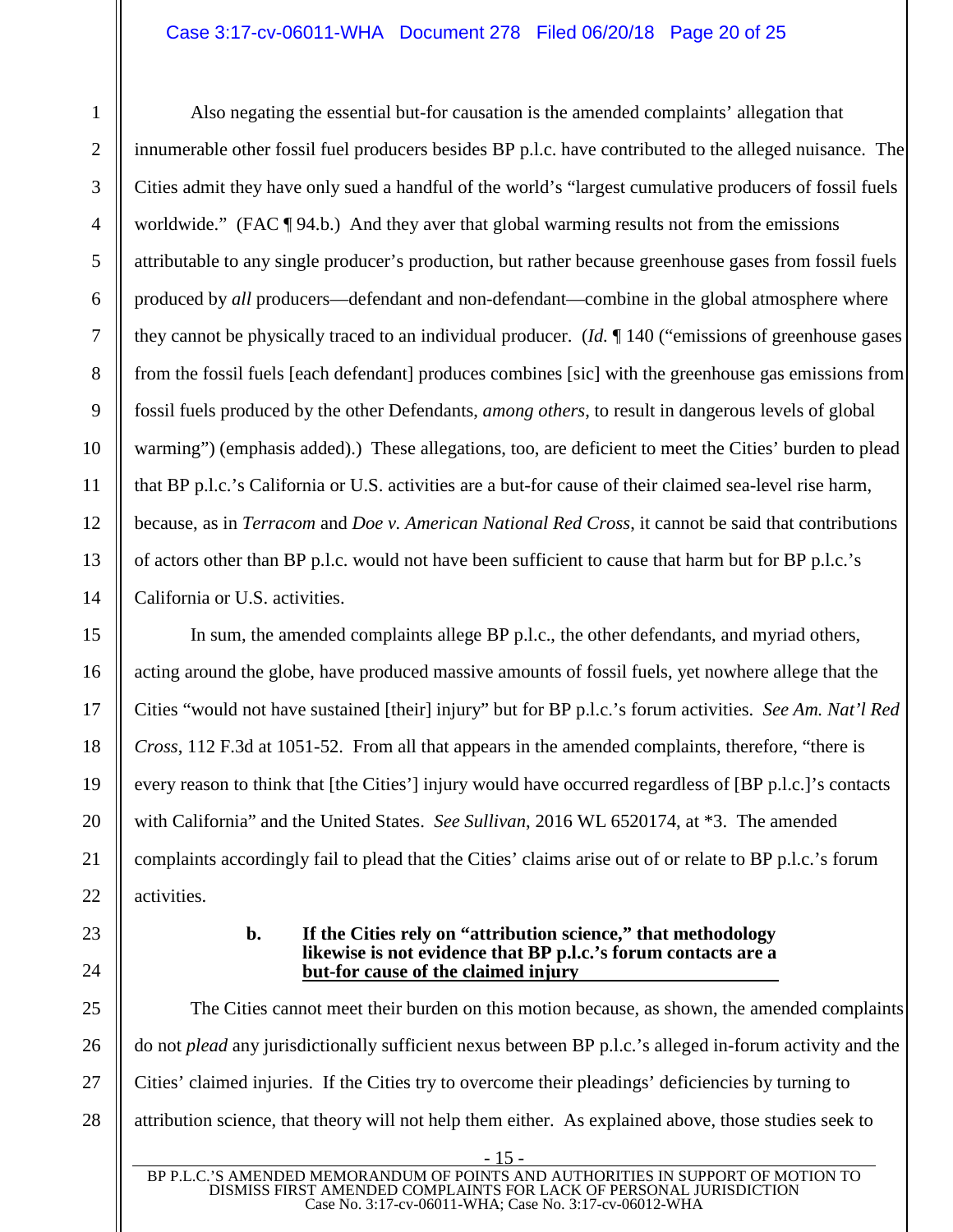# Case 3:17-cv-06011-WHA Document 278 Filed 06/20/18 Page 21 of 25

estimate BP p.l.c.'s attributed share of emissions (i) only on a worldwide basis, (ii) only since the dawn of the Industrial Revolution, and (iii) without connecting that alleged *emissions* contribution to the Cities' claimed sea-level-rise harms. (*Supra* pp. 7-8.) The studies thus furnish no evidence to establish the requisite causal link between BP p.l.c.'s California or U.S. activities and the Cities' injuries. To the contrary, based on the Cities' record, there is every reason to think the Cities' injury would be no different regardless of BP p.l.c.'s insubstantial forum-related contribution.

Indeed, the Cities themselves have said as much. They argued that far more massive amounts of fossil fuel production are not a but-for cause of their injury, in opposing subject matter jurisdiction under the Outer Continental Shelf Lands Act ("OCSLA"). In particular, the Cities argued offshore production on the OCS, which has constituted up to one-third of *all* domestic oil and gas production, "is not a but-for cause of the People's injuries." (Pl.'s Reply Supp. Mot. Remand at 20-21, ECF No. 91.) The Cities called OCS production, which dwarfs BP p.l.c.'s imputed forum production, "only a small subset" of the activities on which their nuisance claim is based. (*Id.* at 20.) And they flatly asserted that "the People *would* have a claim even absent any OCS conduct." (*Id.* at 21.) *A fortiori*, the Cities would have a claim even absent BP p.l.c.'s California and U.S. conduct.

#### <span id="page-20-0"></span>**c. Permitting specific jurisdiction on the basis of these tenuous links with the forum would subject BP p.l.c. to jurisdiction in every state, a result that cannot be squared with recent Supreme Court decisions**

As discussed above, in two recent decisions the Supreme Court made abundantly clear that large national or international businesses are not, by virtue of their sprawling operations, subject to jurisdiction everywhere on claims lacking an adequate causal nexus to their forum activities. First, in *Daimler AG*, the Court held that Daimler's extensive national vehicle distribution operations (which the Court imputed *arguendo* to Daimler), multiple California facilities, and California sales accounting for 2.4% of its worldwide sales, did not render Daimler "at home" in California because, were the law otherwise, "the same global reach would presumably be available in every other State in which MBUSA's sales are sizable" and would destroy foreign companies' ability to structure their operations to allow for reasonably predictable jurisdictional outcomes. 134 S. Ct. at 761-62. Then, in *Bristol-Myers Squibb Co.*, the Court held that BMS' sales of Plavix pills in every state, including over \$900 million in California, which accounted for more than 1% of the company's nationwide sales revenue

 $-16 -$ BP P.L.C.'S AMENDED MEMORANDUM OF POINTS AND AUTHORITIES IN SUPPORT OF MOTION TO DISMISS FIRST AMENDED COMPLAINTS FOR LACK OF PERSONAL JURISDICTION Case No. 3:17-cv-06011-WHA; Case No. 3:17-cv-06012-WHA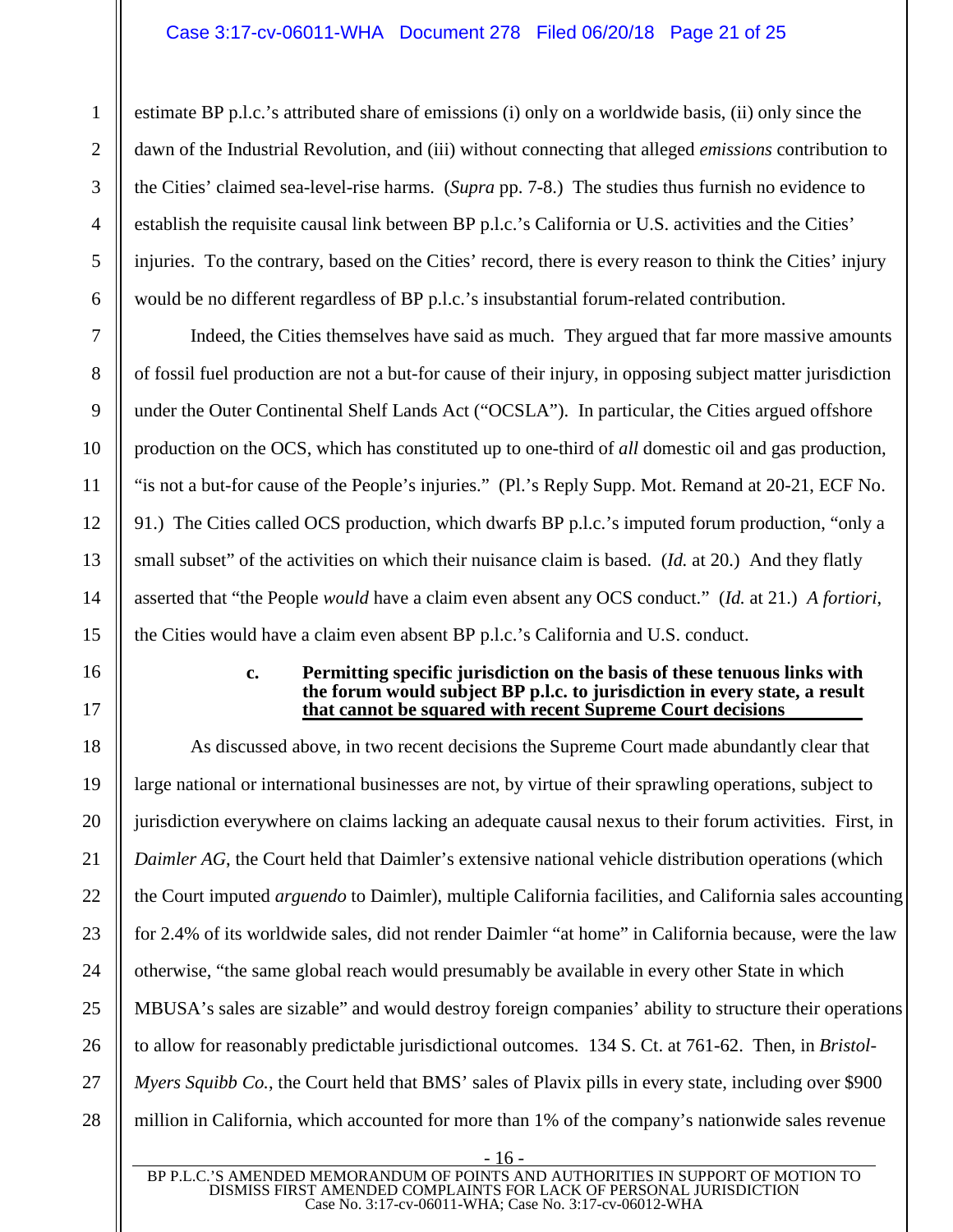#### Case 3:17-cv-06011-WHA Document 278 Filed 06/20/18 Page 22 of 25

from all products, did not subject BMS to specific jurisdiction in California for claims by patients who obtained their medication outside California, because exercising specific jurisdiction in the absence of "any adequate link between the State and the nonresidents' claims" would "resemble[] a loose and spurious form of general jurisdiction." 137 S. Ct. at 1781.

Asserting jurisdiction over BP p.l.c. in this action would directly disregard the teachings of these controlling decisions, because it would effectively authorize specific jurisdiction everywhere. This is true even if some quantum or character of in-forum conduct less than a but-for cause could ever satisfy the "arises out of or relates to" requirement, which, under controlling Ninth Circuit case law, it cannot do. Subsidiaries of integrated global energy businesses such as these defendants operate around the nation and world. If a forum nexus as thin as the Cities have presented here sufficed to require BP p.l.c. to defend this claim in this Court, the same "global reach" would presumably be available everywhere BP p.l.c.'s subsidiaries have operations, which would impermissibly "resemble[] a loose and spurious form of general jurisdiction" even broader than pre-*Daimler AG* cases allowed.

#### <span id="page-21-0"></span>**d. Describing the operational details of indirect subsidiaries is not a substitute for pleading and proving the required but-for causation**

In amending their complaints, the Cities added new allegations that describe operational details of various California and U.S. activities of indirect subsidiaries of BP p.l.c. For example, the amended complaints describe certain California and U.S. refining operations; pipeline, distribution, and other logistics operations; and production activities in the Gulf of Mexico and Alaska. (FAC  $\P$  33, 38-48.) The Cities seemingly hope to obscure their inability to plead and prove necessary but-for causation by layering on heavy embroidery about the operational facts of the California and U.S. connections upon which they rely. The Cities may not cure their deficient causation case merely by pointing to more or different contacts, however; the Supreme Court squarely rejected such a "sliding scale approach" under which "the strength of the requisite connection between the forum and the specific claims at issue is relaxed if the defendant has extensive forum contacts." *Bristol-Myers Squibb Co.*, 137 S. Ct. at 1781. Thus, whatever the nature and extent of BP p.l.c.'s imputed forum contacts, the Cities' burden to satisfy the distinct requirement of proving an adequate but-for causal nexus remains the same. *Id.*

BP P.L.C.'S AMENDED MEMORANDUM OF POINTS AND AUTHORITIES IN SUPPORT OF MOTION TO DISMISS FIRST AMENDED COMPLAINTS FOR LACK OF PERSONAL JURISDICTION Case No. 3:17-cv-06011-WHA; Case No. 3:17-cv-06012-WHA

- 17 -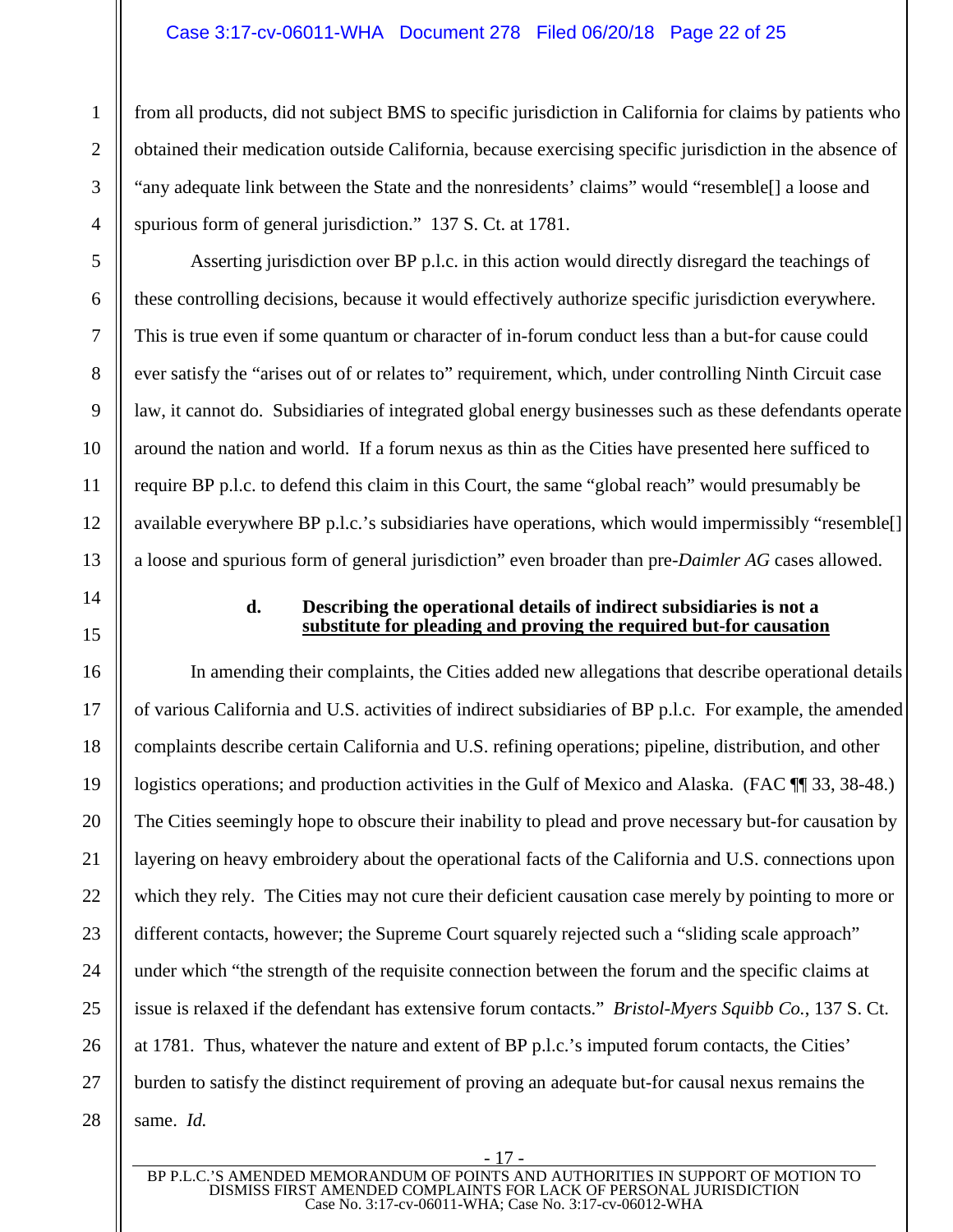#### Case 3:17-cv-06011-WHA Document 278 Filed 06/20/18 Page 23 of 25

More fundamentally, dressing up the fossil fuel production that is the gravamen of these claims with a hodgepodge of other supposed forum "connections" does not help the Cities meet their burden to demonstrate that BP p.l.c.'s imputed forum activities are a but-for cause of their claimed harm. This is so because embroidery about logistics and marketing efforts—activities such as importing Alaskan crude oil to California, and maintaining a company Web site that promotes gasoline sales—does not enhance in any way the Cities' own estimation of the contribution BP p.l.c.'s forum activities made to climate change-induced sea-level rise, which rests entirely on BP p.l.c.'s extraction of oil and natural gas. Thus, even if it were true that, for example, BP p.l.c. operates California port facilities to receive crude oil and advertises gasoline on its Web site accessible in California, the total contributions that *all* of BP p.l.c.'s imputed California and U.S. activities made, under the Cities' attribution analysis, to worldwide greenhouse gas emissions from human causes could at most be a fraction of a fraction of the 2.47% that the Cities attribute to BP p.l.c.'s worldwide, beginning-of-time production. That miniscule contribution is inadequate to constitute a but-for cause for all the reasons discussed above; embellishing them with operational details cannot bring the Cities any closer to showing that the claimed nuisance would have been avoided but for BP p.l.c.'s forum activity.

### <span id="page-22-2"></span><span id="page-22-1"></span><span id="page-22-0"></span>**2. Exercising Jurisdiction over BP p.l.c. Would Be Unreasonable**

Even if the first two requirements for specific jurisdiction are met, "in order to satisfy the Due Process Clause, the exercise of personal jurisdiction must be reasonable." *Panavision Int'l, L.P. v. Toeppen*, 141 F.3d 1316, 1322 (9th Cir. 1998). To be reasonable, jurisdiction "must comport with 'fair play and substantial justice.'" *Id.* (quoting *Burger King Corp. v. Rudzewicz*, 471 U.S. 462, 476 (1985)). The Ninth Circuit has identified several factors to be considered in addressing the question of reasonableness, some of which are "no longer weighed heavily." *Id.* at 1323-24 (noting reduced importance of "(5) the most efficient judicial resolution of the controversy" and "(6) the importance of the forum to the plaintiff's interest in convenient and effective relief").

<span id="page-22-3"></span>The Supreme Court, meanwhile, instructs that the "primary concern" in determining whether jurisdiction is present is "the burden on the defendant." *Bristol-Myers Squibb Co.*, 137 S. Ct. at 1780 (quoting *World-Wide Volkswagen Corp.,* 444 U.S. at 292). Relevant burdens include not only "the practical problems resulting from litigating in the forum," but also "the more abstract matter of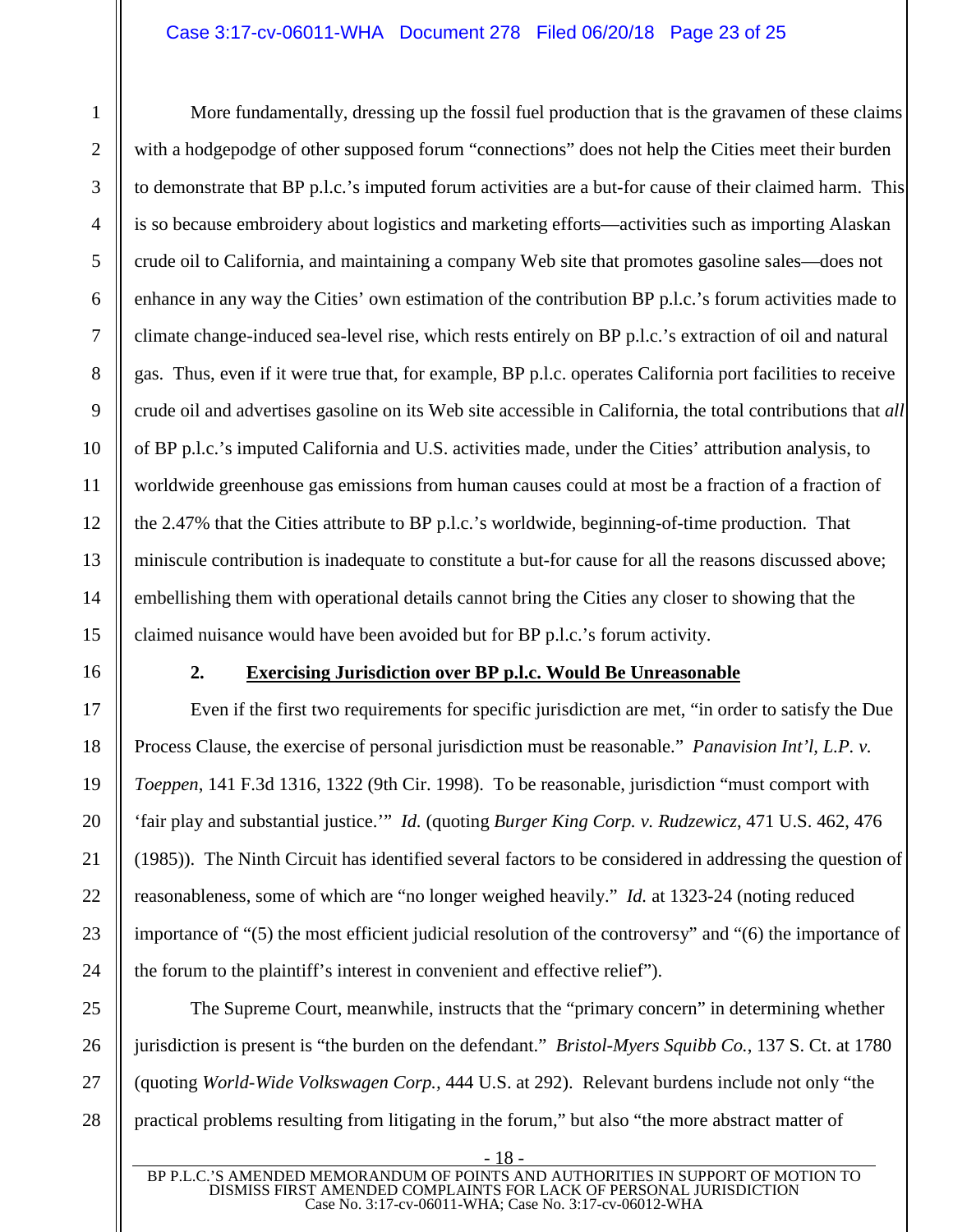#### Case 3:17-cv-06011-WHA Document 278 Filed 06/20/18 Page 24 of 25

submitting to the coercive power of a State that may have little legitimate interest in the claims in question." *Id.* Concern for the latter recognizes that restrictions on personal jurisdiction are in part "a consequence of territorial limitations on the power of the respective States" and nations. *Id.* These "federalism" and "comity" interests at times "may be decisive." *Id.* As the Court has explained, "[e]ven if the defendant would suffer minimal or no inconvenience from being forced to litigate before the tribunals of another State; even if the forum State has a strong interest in applying its law to the controversy; even if the forum State is the most convenient location for litigation, the Due Process Clause, acting as an instrument of interstate federalism, may sometimes act to divest the State of its power to render a valid judgment." *Id.* at 1780-81. These recent Supreme Court analyses effectively blend and elevate the importance of four of the Ninth Circuit's reasonableness factors: "(2) the burden on the defendant in defending in the forum; (3) the extent of conflict with the sovereignty of the defendant's state; (4) the forum state's interest in adjudicating the dispute"; and "(7) the existence of an alternative forum." *See Panavision Int'l, L.P.*, 141 F.3d at 1323.

Jurisdiction over BP p.l.c. would be unreasonable under all of these factors because using U.S. common law to regulate *worldwide* fossil fuel production by hailing an English parent company that does not do business in the state or nation into a California forum would elevate the state's sovereignty beyond any appropriate bounds. The state admittedly has an interest in protecting its coastal property. But the Cities' claims purportedly reach all worldwide fossil fuel production by BP p.l.c. and the other defendants, and neither California nor the United States has any greater interest in applying its own tort law to that production than any other state or nation would. The sovereignty of the UK courts with respect to this controversy, moreover, implies a limitation on the sovereignty of the California and U.S. courts, *Bristol-Myers Squibb Co.*, 137 S. Ct. at 1780, particularly as UK courts resist "uninhibited approach[es] to personal jurisdiction" that draw their local corporations into existential litigation in multiple fora, *Daimler AG*, 134 S. Ct. at 763.

These concerns are real and practical, not merely theoretical. If jurisdiction were reasonable in this case, and this Court rendered a judgment effectively regulating defendants' worldwide fossil fuel production, thereby reshaping global energy policy, that exercise might then be repeated in the courts of every other state and nation that have similarly tenuous claims to jurisdiction over BP p.l.c., with

1